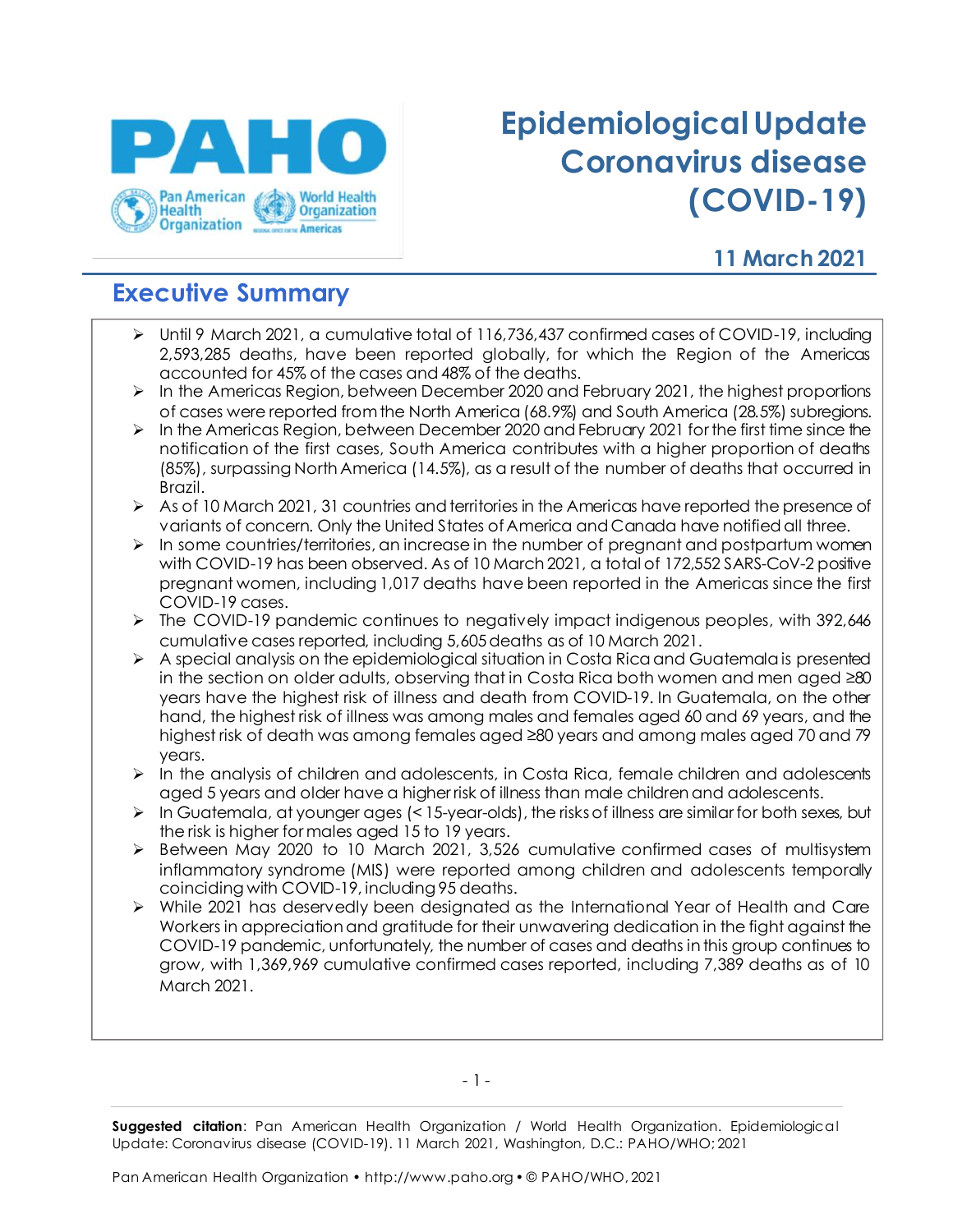# **Table of Contents**

| Multisystem inflammatory syndrome (MIS) in children and adolescents temporally |
|--------------------------------------------------------------------------------|
|                                                                                |
|                                                                                |
|                                                                                |

# <span id="page-1-0"></span>**Context**

On 31 December 2019, the People's Republic of China notified a cluster of pneumonia cases with unknown etiology, later identified on 9 January 2020 as a novel coronavirus by the Chinese Center for Disease Control and Prevention. On 30 January 2020, the World Health Organization (WHO) declared the outbreak a Public Health Emergency of International Concern (PHEIC). On 11 February 2020, WHO named the disease "coronavirus disease 2019 (COVID-19)," and the International Committee on Taxonomy of Viruses (ICTV) named the virus "severe acute respiratory syndrome coronavirus 2 (SARS-CoV-2)." On 11 March 2020, COVID-19 was declared a pandemic by the WHO Director-General, and on 31 July 2020, the WHO Director-General accepted the advice of the Emergency Committee, declaring that the COVID-19 pandemic continues to constitute a PHEIC, and issuing the temporary recommendations to States Parties under the International Health Regulations (IHR) (2005). 1 On 9 July 2020, the WHO Director-General announced the launch of the Independent Panel for Pandemic Preparedness and Response (IPPR), which will independently and comprehensively assess the lessons learned from the international health response to COVID-19. 2

<sup>&</sup>lt;sup>1</sup> Statement on the fourth meeting of the International Health Regulations (2005) Emergency Committee regarding the outbreak of coronavirus disease (COVID-19). Available at[: https://bit.ly/3li7iOx](https://bit.ly/3li7iOx) 

<sup>-</sup> 2 - <sup>2</sup> Independent evaluation of global COVID-19 response announced. Available at[: https://bit.ly/31hLJWp](https://bit.ly/31hLJWp)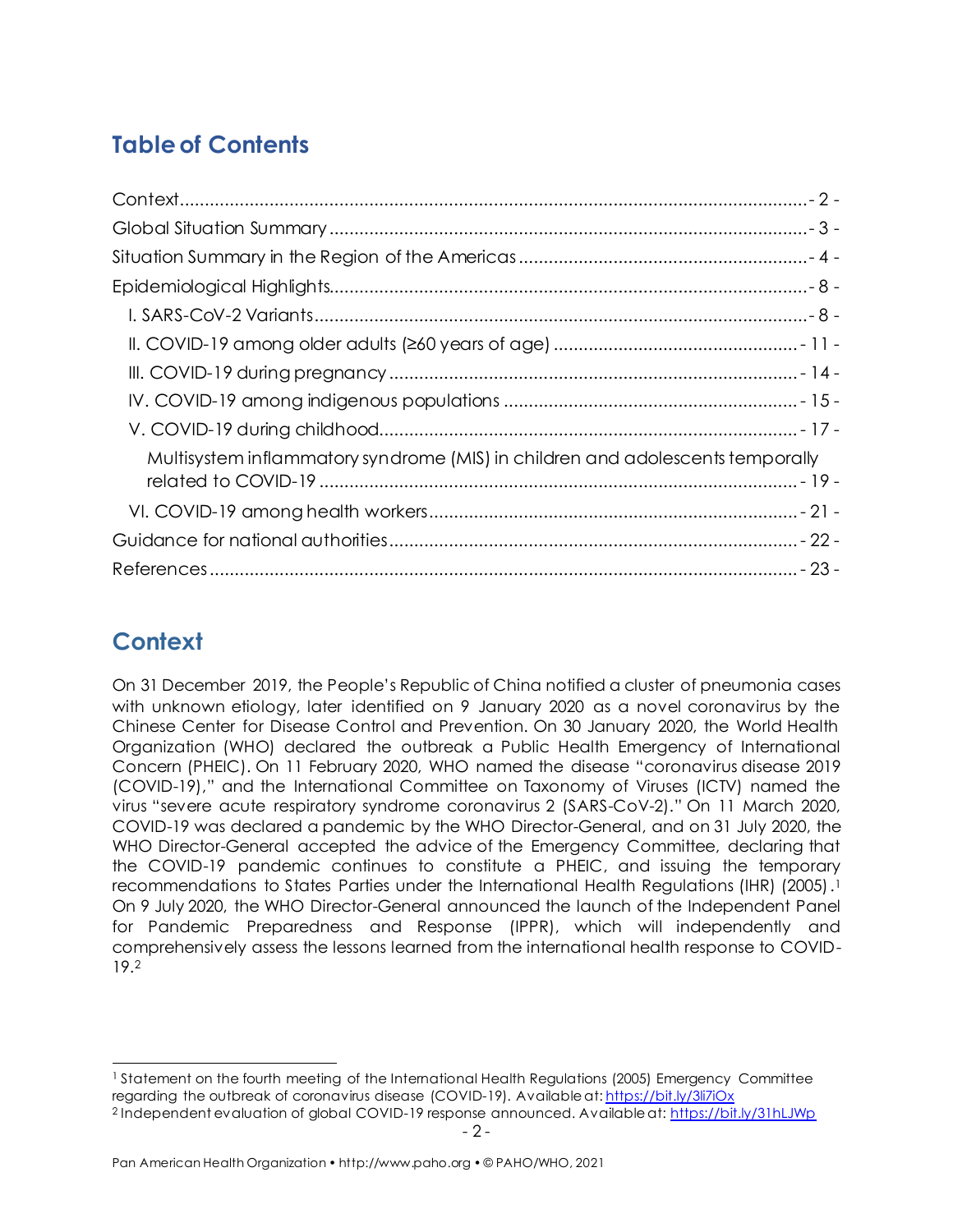The sixth meeting of the Emergency Committee convened by the WHO Director-General under the International Health Regulations (2005) (IHR) regarding COVID-19 was held on Thursday, 14 January 20213.

### <span id="page-2-0"></span>**Global Situation Summary**

Since the first confirmed cases of COVID-19 until 9 March 2021, a cumulative total of 116,736,437 confirmed cases of COVID-19 have been reported globally, including 2,593,285 deaths, representing a total of 11,077,961 additional confirmed cases and 283,915 additional deaths since the last PAHO/WHO Epidemiological Update on COVID-19<sup>4</sup> published on 9 February 2021.

Of the total cumulative confirmed cases globally, 31% were reported between 29 December 2020 (Epidemiological Week (EW) 53)) and 9 March (EW 10) of 2021; the same proportion of deaths were reported during the same period (**Figure 1**).

Globally, after observing a decrease in the number of reported cases since mid-January 2021, the number of cases has increased again since mid-February. The trend will have to be observed with caution in the coming months, while social distancing measures, public health measures, and vaccination campaigns continue to be implemented with different approaches in each country and territory.

**Figure 1.** Distribution of global COVID-19 confirmed cases and deaths, by week. January 2020 to March 2021.



**Source**: WHO Coronavirus Disease (COVID-19) Dashboard. Data as of 9 March 2021. Available at: [https://covid19.who.int.](https://covid19.who.int/) Accessed 9 March 2021 at 10:41 a.m.

<sup>3</sup> WHO. Statement on the sixth meeting of the International Health Regulations (2005) Emergency Committee regarding the coronavirus disease (COVID-19) pandemic. Available at: <https://bit.ly/36Xg2DY> <sup>4</sup> PAHO/WHO. Epidemiological Update: Coronavirus disease (COVID-19). 9 February 2021, Washington, D.C.: PAHO/WHO; 2021. Available at[: http://bit.ly/3aOxZWG](http://bit.ly/3aOxZWG)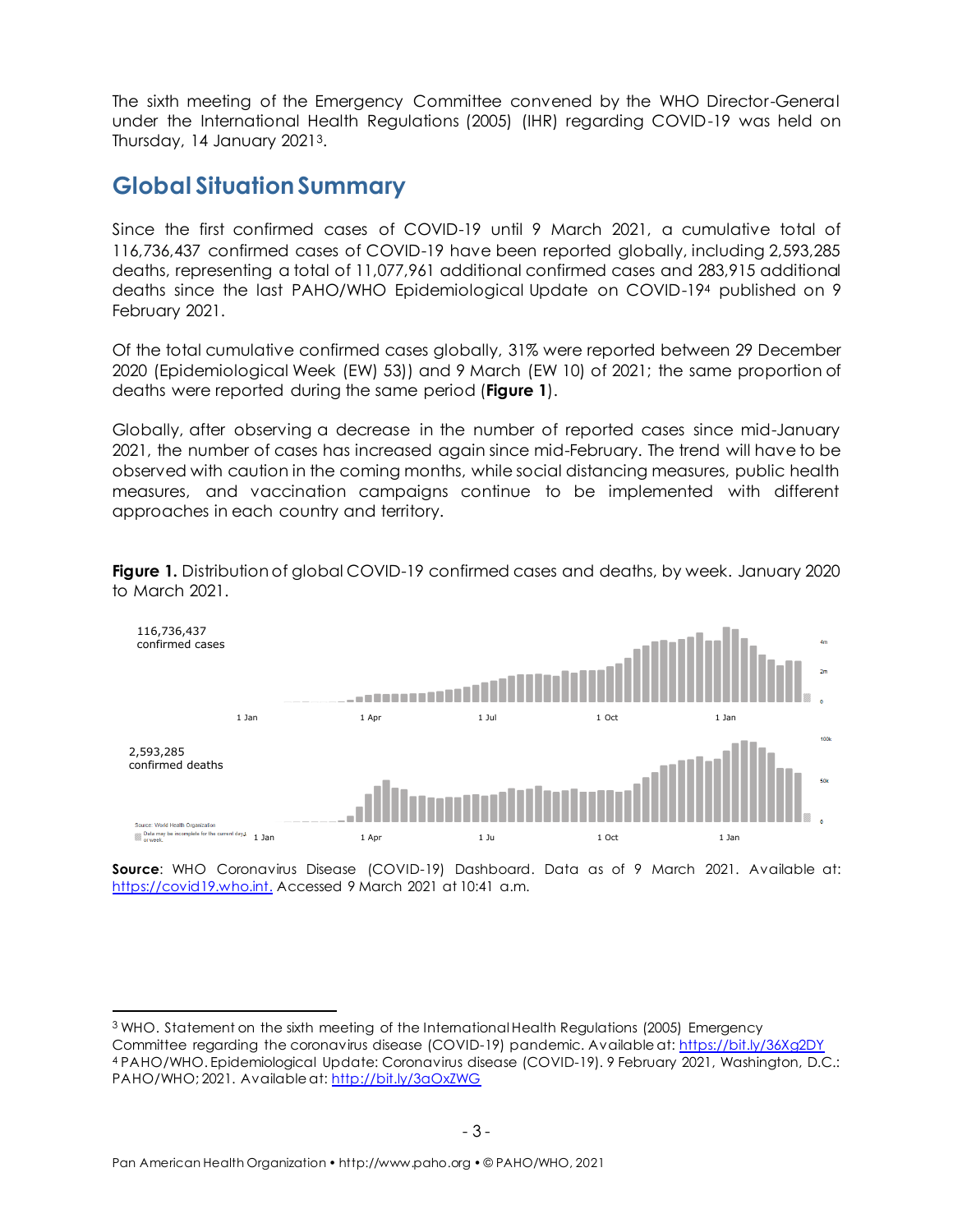## <span id="page-3-0"></span>**Situation Summary in the Region of the Americas**

As of 9 March 2021, all 56 countries and territories in the Region of the Americas have reported a cumulative total of 52,038,090 confirmed cases of COVID-19, including 1,247,994 deaths5, since the detection of the first cases in the Region in January 2020.

Since the 9 February 2021 PAHO/WHO Epidemiological Update on COVID-194 and as of 9 March 2021, 4,617,288 additional confirmed cases of COVID-19, including 142,033 additional deaths, have been reported in the Region of the Americas, representing an 13% increase in cases and a 11% increase in deaths; these percentages are lower than those observed comparing the period between 8 December 2020 and 8 January 2021, when there was a 25% increase in the number of cases and a 16% increase in the number of deaths.

Between December 2020 and February 2021, the subregions of North America<sup>6</sup> and South America<sup>7</sup> accounted for the highest proportion of cases (68.9% and 28.5%, respectively), while the Central America<sup>8</sup> and the Caribbean and Atlantic Ocean Islands<sup>9</sup> subregions accounted for 1.6% and 1% respectively. During the same period, South America accounted for 85.0% of the reported deaths, followed by North America (14.5%), Central America (0.4%), and the Caribbean and Atlantic Ocean Islands (0.1%) (**Figure 2**).

<sup>5</sup> Updated information on COVID-19, including situation reports, weekly press briefings, and the COVID-19 information system for the Region of the Americas is available at[: https://bit.ly/3kvigPD.](https://bit.ly/3kvigPD)

<sup>6</sup> Canada, Mexico, and United States of America.

<sup>7</sup> Argentina, Bolivia, Brazil, Chile, Colombia, Ecuador, Paraguay, Peru, Uruguay, and Venezuela.

<sup>8</sup> Belize, Costa Rica, El Salvador, Guatemala, Honduras, Nicaragua, and Panama.

<sup>9</sup> Anguilla, Antigua and Barbuda, Aruba, Bahamas, Barbados, Bermuda, Bonaire, British Virgin Islands, Cayman Islands, Cuba, Curacao, Dominica, Dominican Republic, Falkland Islands, Grenada, Guadeloupe, French Guiana, Guyana, Haiti, Jamaica, Martinique, Montserrat, Puerto Rico, Saba, Saint Barthelemy, Saint Kitts and Nevis, Sint Eustatius, Saint Lucia, Saint Martin, Saint Pierre and Miquelon, Sint Maarten, Saint Vincent and the Grenadines, Suriname, Trinidad and Tobago, Turks and Caicos, and the United States Virgin Islands.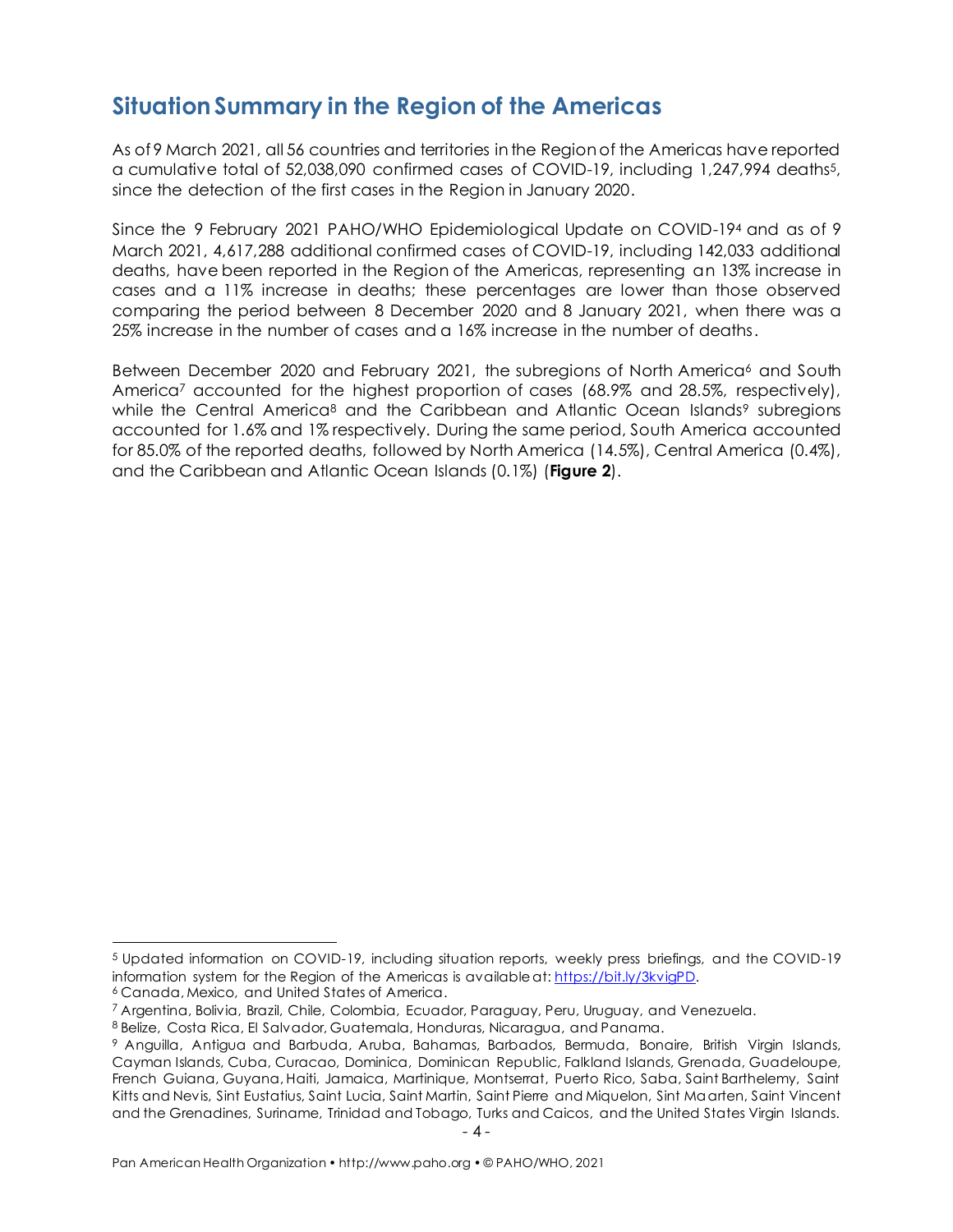Figure 2. Distribution of COVID-19 confirmed cases and deaths, by subregion and month of notification. Region of the Americas, March 2020 to February 2021.



**Source:** Information shared by IHR National Focal Points (NFPs) or published on the websites of the Ministries of Health, Health Agencies or similar and reproduced by PAHO/WHO.

Analyzing the trend of cases and deaths in the last 7 days in the Central America subregion, El Salvador and Guatemala are the only two countries in the subregion that reported an increase in cases, and there was no increase in deaths reported amongst any of the countries in this subregion; however, this trend will need to be observed with caution (**Table 1**).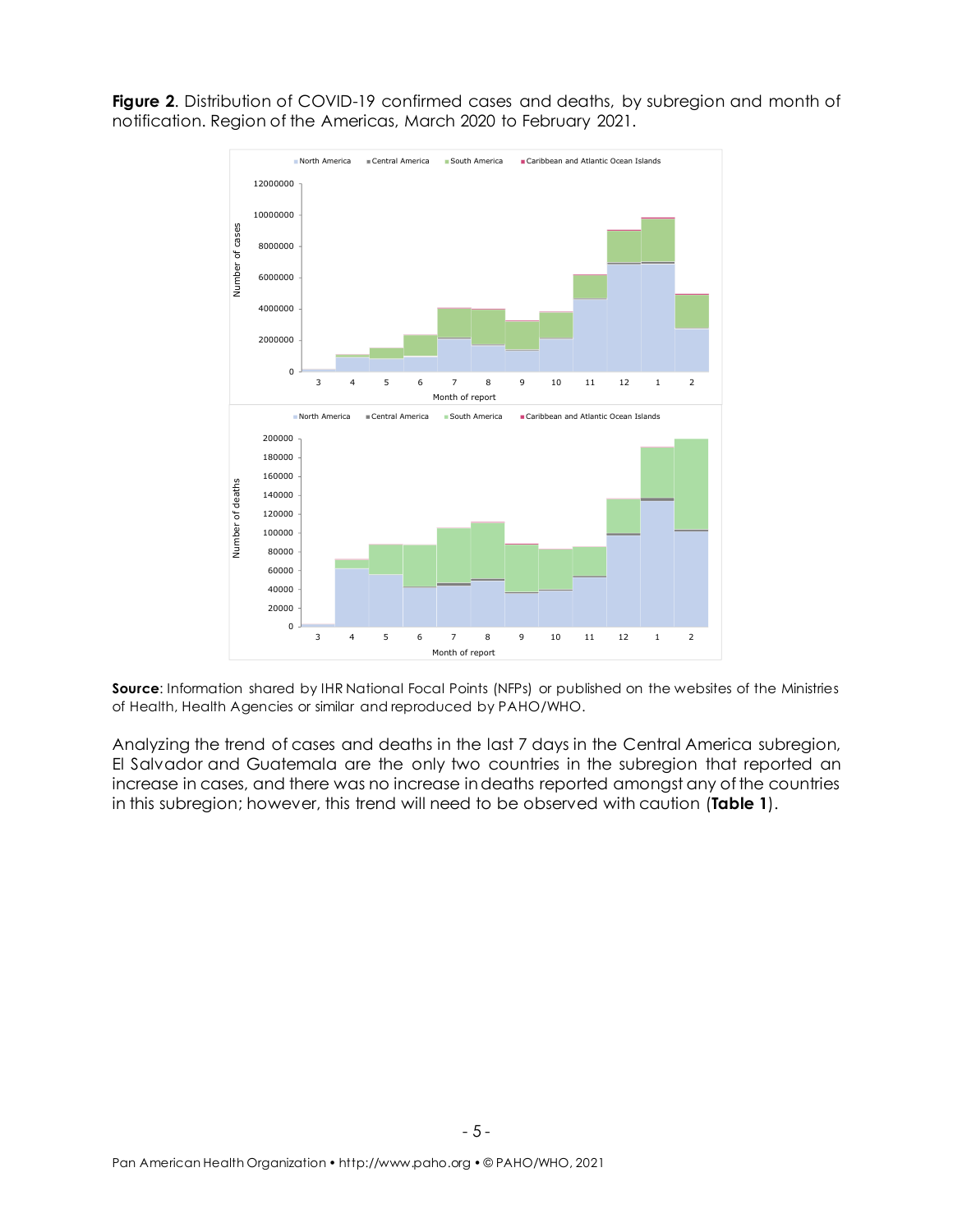**Table 1.** Observed trend of cases and deaths of COVID-19 in countries and territories in the Central America subregion in the last 7 days, until 9 March 2021.

|                 |                               | Cases       |                   |                               | <b>Deaths</b> |                       |                          |
|-----------------|-------------------------------|-------------|-------------------|-------------------------------|---------------|-----------------------|--------------------------|
| Country         | 7 Day moving<br>average trend | #Cumulative | 7 day %<br>change | 7 Day moving<br>average trend | # Cumulative  | $7$ day $%$<br>change | <b>Transmission Type</b> |
| Belize          | سالمنسد                       | 12,335      | $-14%$            | بدايهم والمحرر                | 315           | 0%                    | Community transmission   |
| Costa Rica      | may                           | 206,640     | $-29%$            | بالمعالية والمحارير           | 2,833         | $-7%$                 | Community transmission   |
| El Salvador     | بالمصمص وريا                  | 60,800      | 48%               | المتهمس والمهم                | 1,915         | 0%                    | Community transmission   |
| Guatemala       | يتحيسنك                       | 178,770     | 22%               | mumor                         | 6,479         | $-20%$                | Community transmission   |
| Honduras        | mman                          | 173,729     | $-34%$            | التعمد المتحاملين             | 4,260         | $-30%$                | Community transmission   |
| Nicaragua       |                               | 5,176       | $-6%$             |                               | 174           | $0\%$                 | Community transmission   |
| Panama          |                               | 344,834     | $-11%$            | <u>Samuri A</u>               | 5,923         | $-24%$                | Community transmission   |
| <b>Subtotal</b> |                               | 982,284     |                   |                               | 21,899        |                       |                          |

*Legend*



**Source**: Information shared by IHR National Focal Points (NFPs) or published on the websites of the Ministries of Health, Health Agencies or similar and reproduced by PAHO/WHO.

The following is a brief analysis of the epidemiological situation of COVID-19 in two selected countries in Central America: **Costa Rica** and **Guatemala**10. Additional details of the epidemiological situation in these two countries will be further presented in some sections of this Epidemiological Update.

The first cases of COVID-19 in Costa Rica and Guatemala were confirmed on 6 March 2020 and on 13 March 2020, respectively. Since then and until 28 February 2021, more than 100,000 cumulative cases had been reported in each country: 204,906 cases in Costa Rica, including 2,803 deaths, and 174,620 cases in Guatemala, including 6,464 deaths. Community transmission is occurring in both countries, and a downward trend in cases and deaths has been observed in recent months, which should be interpreted with caution.

The monthly incidence and mortality rates per 100,000 population were analyzed for both countries using Joinpoint software to assess whether the observed changes in temporal trends are statistically significant.

In Costa Rica, when modeling the curve of monthly incidence rates, three changes in the trend were observed. The first, between March and May 2020, an almost stable trend is observed with a monthly percentage change (MPC) of 12.34% (not statistically significant). The second, between May and August 2020, there was an MPC of 359.52% (statistically significant). The third, between August 2020 and February 2021, there was a downward trend and an MPC of -14.24% (not statistically significant). With regards to the monthly mortality rate trend, three changes in the trend were observed. The first, between March and May 2020, there was an MPC of -40.25% (not statistically significant). The second, between May and August 2020, had a marked increase and an MPC of 674.03% (statistically significant). The

<sup>&</sup>lt;sup>10</sup> The other Central American countries were excluded because the data necessary to include them in this analysis have either not been published or the COVID-19 case line-lists have not been shared with PAHO/WHO.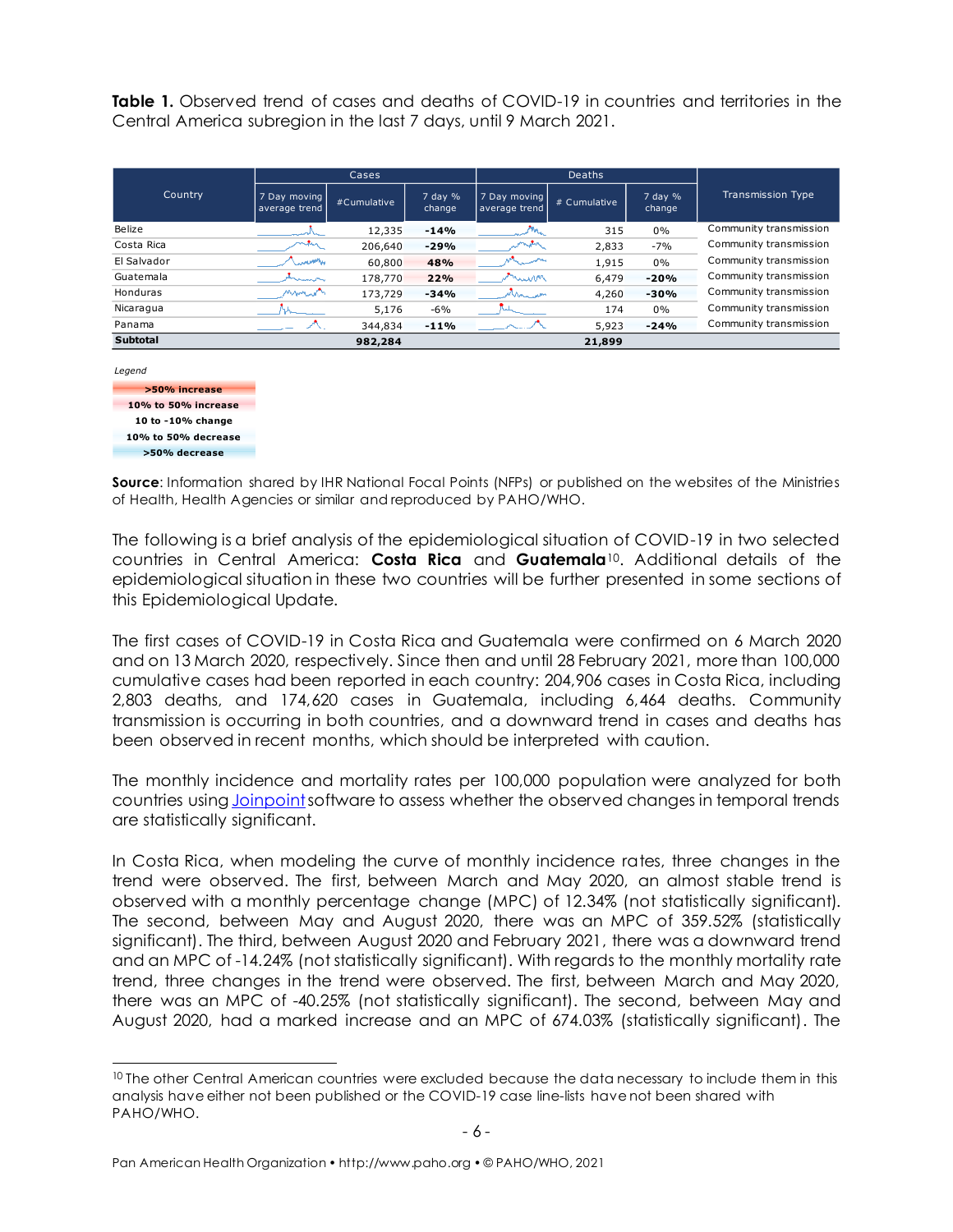third, between August 2020 and February 2021, had an MPC of -20.42% (not statistically significant).

**Figure 3**. Modeled incidence and mortality rates of COVID-19. Costa Rica, March 2020 to February 2021.



#### **Notes**:

\* Rates per 100,000 population. Modeled wit[h Joinpoint](https://surveillance.cancer.gov/joinpoint/) software CRI: Costa Rica

The population data used was obtained from the United Nations population projections for the year 2021. Available at[: https://bit.ly/3c9GL2a](https://bit.ly/3c9GL2a)

**Source**: Data from the Costa Rica IHR National Focal Point (NFP) and analyzed by PAHO/WHO.

In Guatemala, two changes were observed in the monthly incidence rates. The first, between March and June 2020, with an MPC of 767.08% (statistically significant) and for the second, between June 2020 and February 2021, there was a downward trend, with an MPC of -16.34% (also statistically significant) (**Figure 4**). With regards to mortality rates, two changes were observed as well. The first, between March and June 2020, had an increase with an MPC of 646.13%, and the second, between June 2020 and February 2021, had an MPC of -32.28%; both were statistically significant (**Figure 4**).

**Figure 4.** Modeled incidence and mortality rates of COVID-19. Guatemala, March 2020 to February 2021.



#### **Notes**:

\* Rates per 100,000 population. Modeled wit[h Joinpoint](https://surveillance.cancer.gov/joinpoint/) software

GTM: Guatemala

The population data used was obtained from the United Nations population projections for the year 2021. Available at[: https://bit.ly/3c9GL2a](https://bit.ly/3c9GL2a)

**Source**: Data shared by the Guatemala IHR National Focal Point (NFP) and analyzed by PAHO/WHO.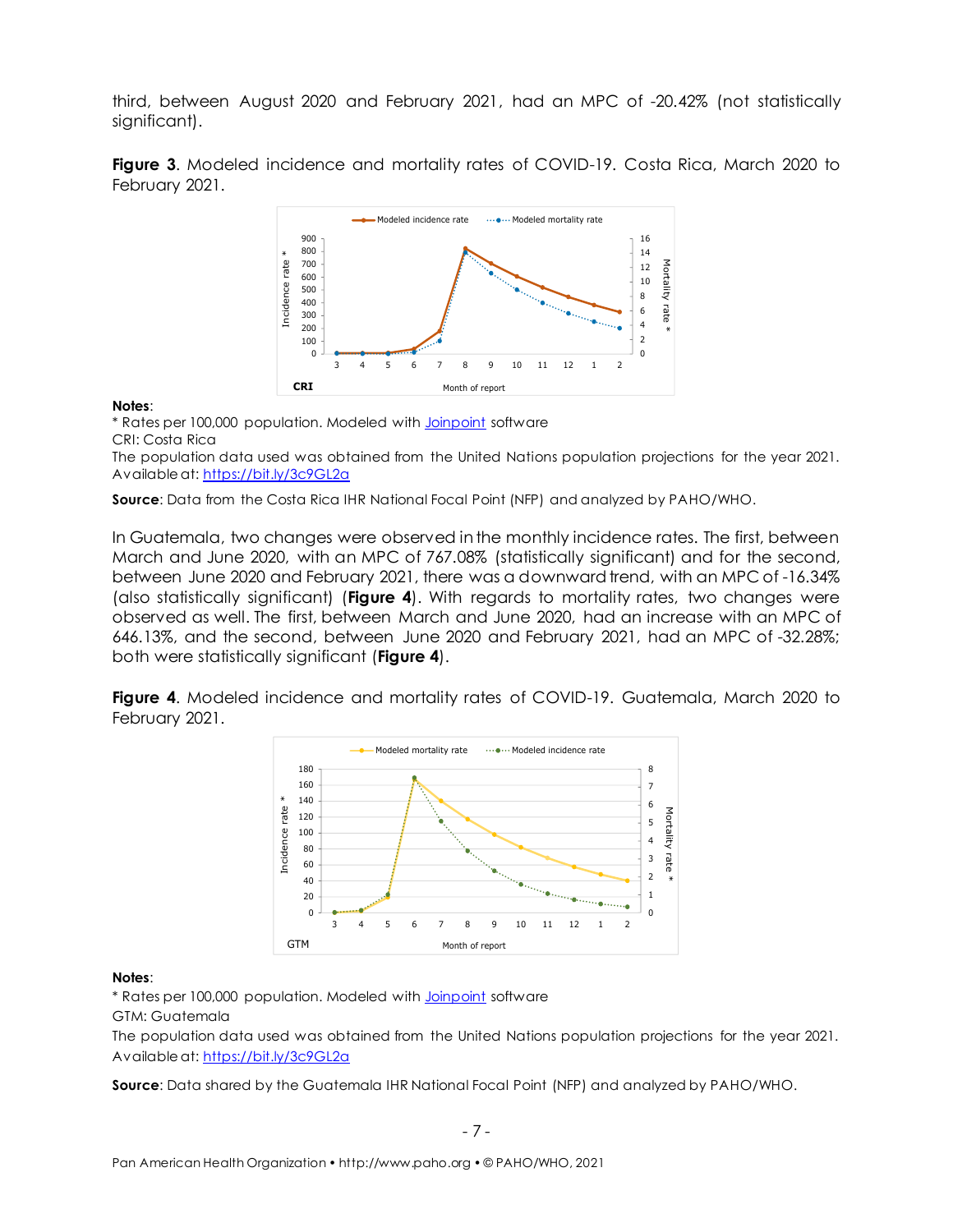It should be noted that, although some of the changes indicated in the epidemic curves for both Costa Rica and Guatemala were statistically significant (it is necessary to evaluate at the national level the hypothesis about the causes of the identifies changes), the minimum following factors must be considered:

- Due to the incompleteness of the data, the rates were constructed based on the date of notification and not the date of symptom onset; therefore, the delay in notification influences the curve, and could cause the rates to differ from those constructed based on the date of symptom onset.
- The data represented do not correspond to the total number of cases.
- It is assumed that the population indicated in the denominator remains stable each month.

# <span id="page-7-0"></span>**Epidemiological Highlights**

# <span id="page-7-1"></span>**I. SARS-CoV-2 Variants**

The appearance of mutations is a natural and expected event within the evolutionary process of viruses. Since the initial genomic characterization of SARS-CoV-2, this virus has been divided into different genetic groups or clades. In fact, some specific mutations define the viral genetic groups (also called lineages) that are currently circulating globally. Due to several microevolution processes and selection pressures, some additional mutations may appear, generating differences within each genetic group (called variants). It is worth mentioning that the names of the clade, lineage, variant, etc., are arbitrary and do not correspond to an official taxonomic hierarchy.

Since the initial identification of SARS-CoV-2 until 8 March 2021, more than 714,514 complete genomic sequences have been shared globally through publicly accessible databases.

As of 8 March 2021, 38 countries and territories in the Americas have published a total of 187,705 SARS-CoV-2 genomes on the GISAID platform, collected between February 2020 and March 2021. The countries and territories that have contributed genome data are: Antigua and Barbuda, Argentina, Aruba, Belize, Bermuda, Bolivia, Brazil, the British Virgin Islands, Canada, the Cayman Islands, Chile, Colombia, Costa Rica, Cuba, Curaçao, the Dominican Republic, Ecuador, El Salvador, Guadeloupe, Guatemala, French Guyana, Jamaica, Mexico, Panama, Peru, Puerto Rico, Saint Barthelemy, Saint Kitts and Nevis, Saint Lucia, Saint Martin, Saint Vincent and the Grenadines, Sint Eustatius, Suriname, Trinidad and Tobago, the United States of America, Uruguay, and Venezuela.

On 25 February 2021, the WHO provided proposed working definitions for SARS-CoV-2 variants of interest (VOI) and variants of concern (VOC) and the associated actions that WHO will take to to support Member States and their national public health institutes and reference laboratories, along with recommended actions that should be taken by Member States. The document includes general and non-exhaustive guidance on the prioritization of variants of greatest public health relevance in the context of wider SARS-CoV-2 transmission, and public health response mechanisms and established social distance measures.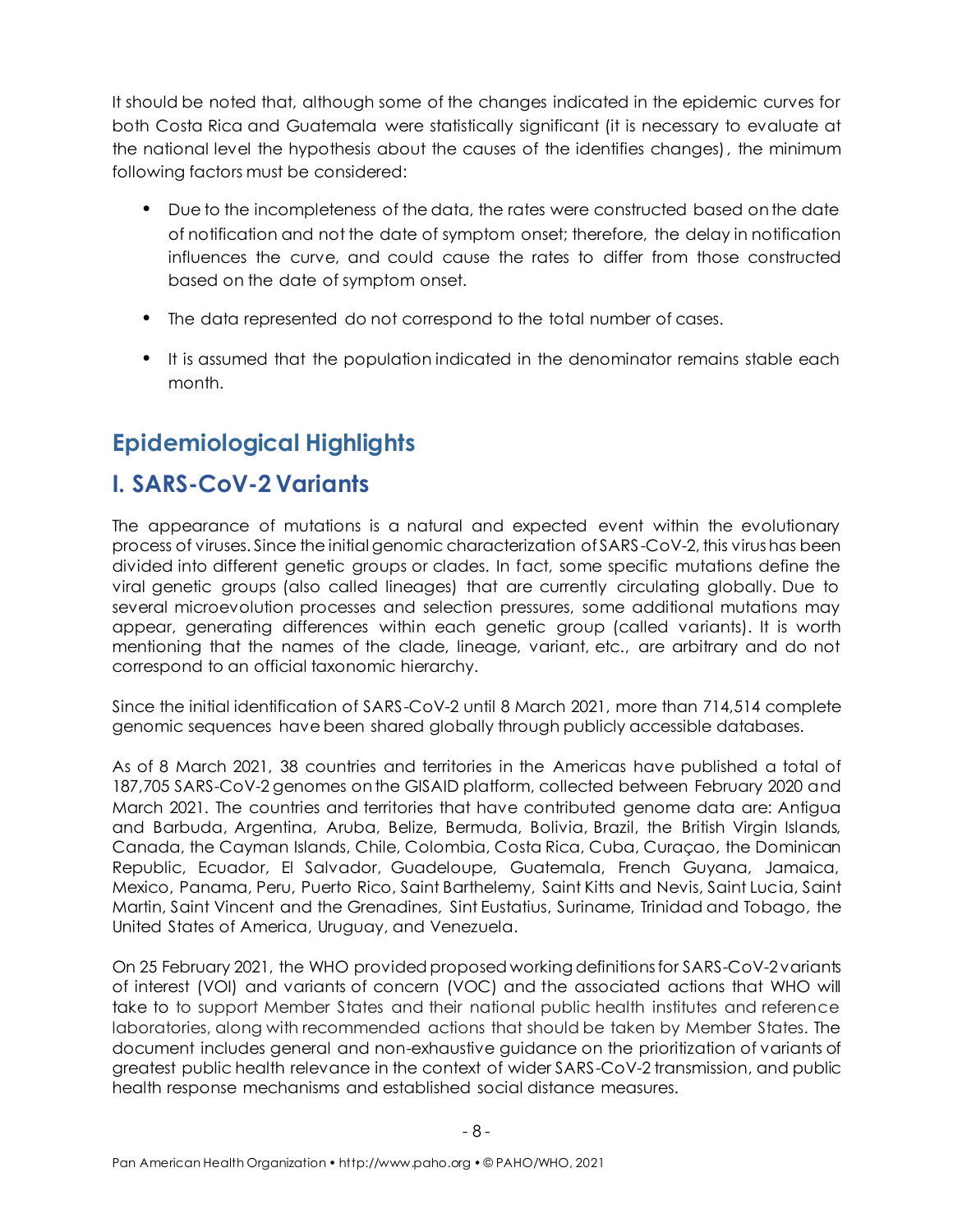These definitions will periodically be reviewed and updated, as necessary. The full publication is available at: https://bit.ly/20173vt

Globally, an increase in the number of reported VOC and VOI has been observed; however, this increase must consider the limitations related to surveillance systems or surveillance mechanisms, as well as the capacity of the countries and territories to sequence samples and differences in the selection of samples to be sequenced.

**Table 2.** Summary of the countries/territories reporting cases of variants of concern (VOC), as of 9 March 2021.

|                                                                    |                 | Name of the variant * |                    |
|--------------------------------------------------------------------|-----------------|-----------------------|--------------------|
| Summary                                                            | Variant B.1.1.7 | Variant B.1.351       | Variant B.1.1.28.1 |
| Number of countries/territories<br>reporting cases globally        | 111             | 58                    | 32                 |
| Number of countries/territories<br>reporting cases in the Americas | 27              |                       | 10                 |

#### **Note:**

**\*** Name of PANGO lineage

Some countries/territories have reported more than one variant of concern (VOC).

**Source:** WHO. COVID-19 weekly epidemiological update. Published on 9 March 2021. Available at: <https://bit.ly/3v6e0Mi>

Regarding the situation in the Americas, as of 9 March 2021, 31 countries and territories have reported the detection of VOC cases, representing 11 additional countries and territories since the 9 February 2021 PAHO/WHO Epidemiological Update on COVID-194. Only Canada and the United States of America have reported the detection of all three VOC. (**Table 3**)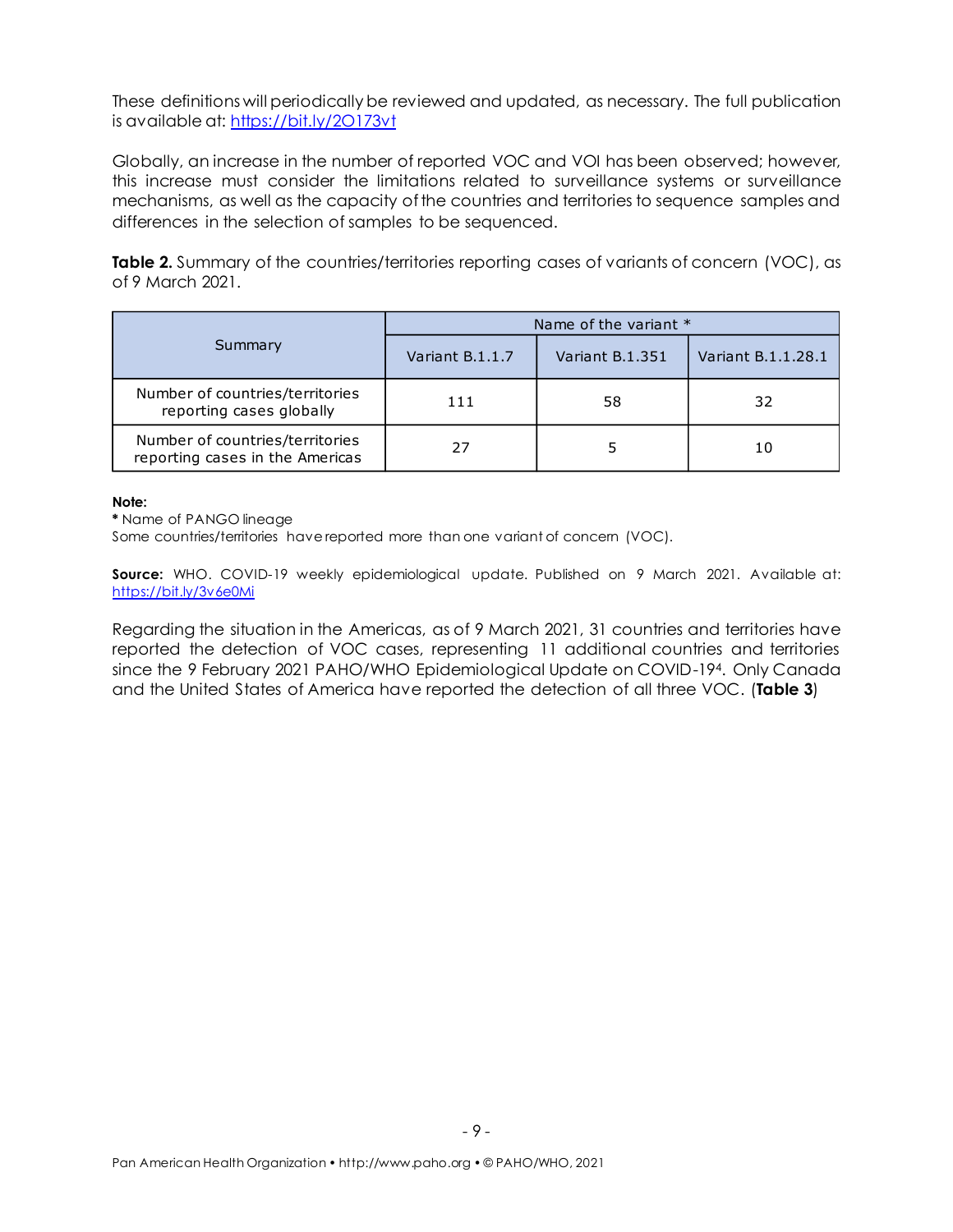| Country                  | Variant B.1.1.7 | Variant B.1.351              | Variant B.1.1.28.1 |
|--------------------------|-----------------|------------------------------|--------------------|
| Argentina                | Yes             | No                           | Yes                |
| Aruba                    | Yes             | No                           | No                 |
| <b>Barbados</b>          | Yes             | No                           | No                 |
| Belize                   | Yes             | No                           | No                 |
| Brazil                   | Yes             | No                           | Yes                |
| Bonaire                  | Yes             | No                           | No                 |
| Canada                   | Yes             | Yes                          | Yes                |
| Cayman Islands           | Yes             | No                           | No                 |
| Chile                    | Yes             | No                           | Yes                |
| Colombia                 | No              | No                           | Yes                |
| Costa Rica               | Yes             | Yes                          | No                 |
| Cuba                     | No              | Yes                          | No                 |
| Curacao                  | Yes             | No                           | No                 |
| Dominican Republic       | Yes             | No                           | No                 |
| Ecuador                  | Yes             | No                           | No                 |
| French Guiana            | Yes             | No                           | Yes                |
| Guadeloupe               | Yes             | No                           | No                 |
| Jamaica                  | Yes             | No                           | No                 |
| Martinique               | Yes             | No                           | No                 |
| Mexico                   | Yes             | No                           | Yes                |
| Panama                   | No              | Yes                          | No                 |
| Peru                     | Yes             | No                           | Yes                |
| Puerto Rico              | Yes             | No                           | No                 |
| Saint Barthélemy         | Yes             | No                           | No                 |
| Saint Martin             | Yes             | No                           | No                 |
| Saint Lucia              | Yes             | No                           | No                 |
| Trinidad and Tobago      | Yes             | No                           | No                 |
| <b>Turks and Caicos</b>  | Yes             | No                           | No                 |
| United States of America | Yes             | Yes                          | Yes                |
| Uruguay                  | Yes             | No                           | No                 |
| Venezuela                | $\mathsf{No}$   | $\operatorname{\mathsf{No}}$ | Yes                |

Table 3. Countries and territories reporting variants of concern (VOC) in the Region of the Americas, as of 9 March 2021.

**Note:** In the 9 February 2021 PAHO/WHO Epidemiological Update on COVID-194, there was an omission that the variant B.1.1.28.1 had also been detected in Chile.

**Source**: Information shared by the IHR National Focal Points (NFPs) or published on the websites of the Ministries of Health, Health Agencies or similar, and reproduced by PAHO/WHO.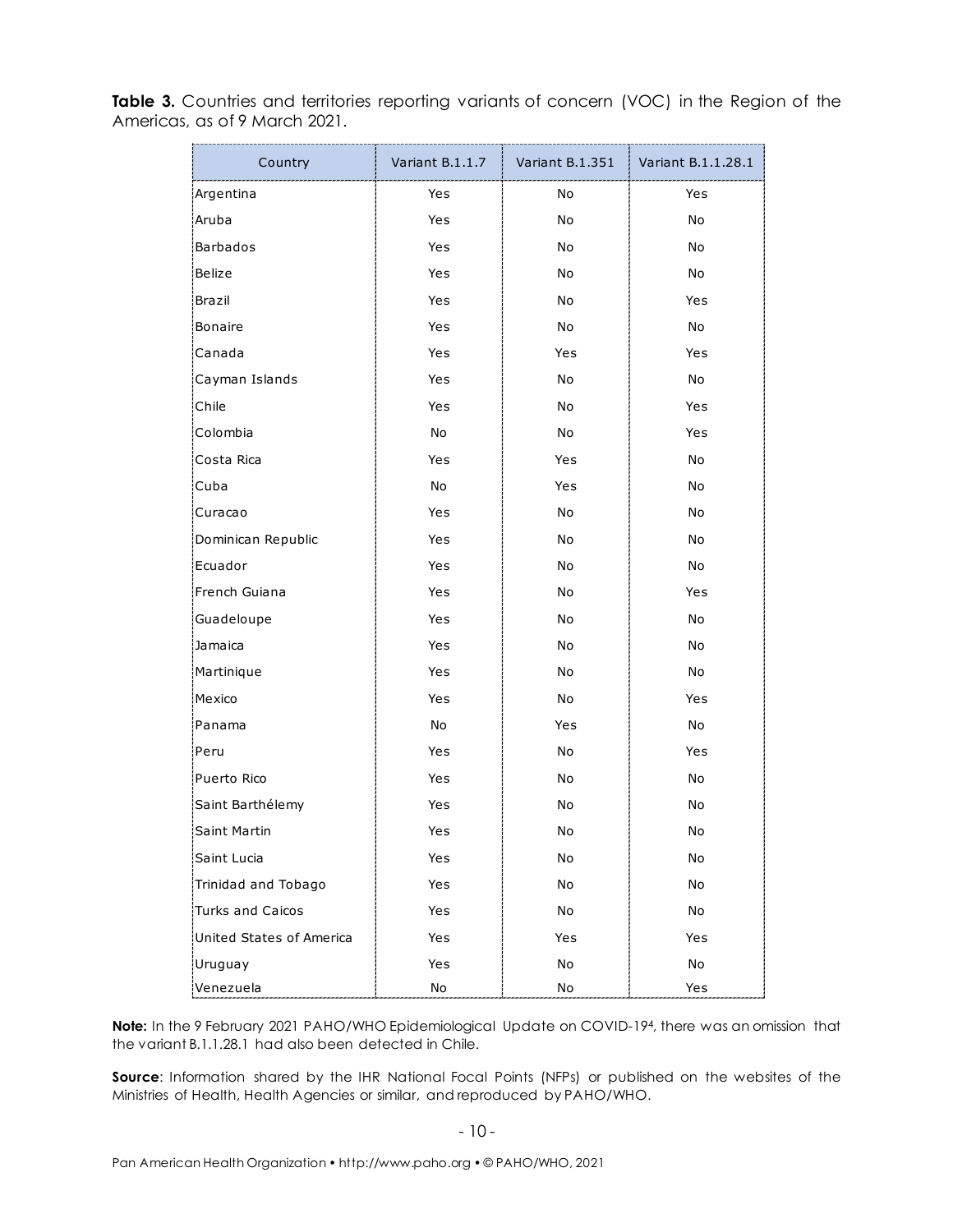# <span id="page-10-0"></span>**II. COVID-19 among older adults (≥60 years of age)**

As presented in previous PAHO/WHO Epidemiological Updates on COVID-19, one of the ways to measure the impact of the COVID-19 pandemic on people aged 60 and over (older adults) is through age-specific mortality rates; it is also important to analyze years of life lost (YLL) due to premature deaths.

In an analysis of the YLL due to premature death $11$  in a sample of 81 countries<sup>12</sup>, it was found there have been a total of 20,507,518 YLL due to COVID-19, as a result of the 1,279,866 deaths due to COVID-19. The average YLL per death is 16 years. Due to differences between countries in the ongoing pandemic, the results are representative of the point in time at which the analysis was performed.

The study sample results in an average age of 72.9 years at the time of death, with the 55 to 75-year-old age group accounting for 44.9% of the total YLL.

Differences were observed between countries according to their income, with a higher proportion of YLL corresponding to older people (≥60 years) in higher income countries and the opposite pattern appearing and a lower proportion of YLL among older people in lowand middle-income countries.

In regards to the analysis for **Costa Rica** and **Guatemala**, during the period studied13, in both countries older adults (≥60 years) accounted for 12% of the total confirmed cases for which age data was available (204,563 cases and 142,534 cases, respectively).

In Costa Rica, the risk of illness among older adults (≥60 years) was lower than the risk among 59-year-olds and younger. In contrast, the risk for mortality rates was the opposite14; from June 2020 onwards, the risk of death among older adults was much higher than among 59-yearolds and younger (**Figure 5**).

<sup>&</sup>lt;sup>11</sup> Pifarré i Arolas H, Acosta E, López-Casasnovas G, et al. Years of life lost to COVID-19 in 81 countries. Available at[: https://go.nature.com/2Oj9jxU](https://go.nature.com/2Oj9jxU)

<sup>&</sup>lt;sup>12</sup> The countries included the following in the Region of the Americas: Argentina, Bolivia, Brasil, Canada, Chile, Colombia, Costa Rica, Cuba, Ecuador, El Salvador, Haiti Jamaica, Mexico, Nicaragua, Panama, Peru, Suriname, the United States of America, and Uruguay.

<sup>13</sup> March 2020 to February 2021

<sup>&</sup>lt;sup>14</sup> For the calculation of mortality rates, 2,818 deaths were considered for Costa Rica and 4,055 deaths for Guatemala, for which age and sex data were available.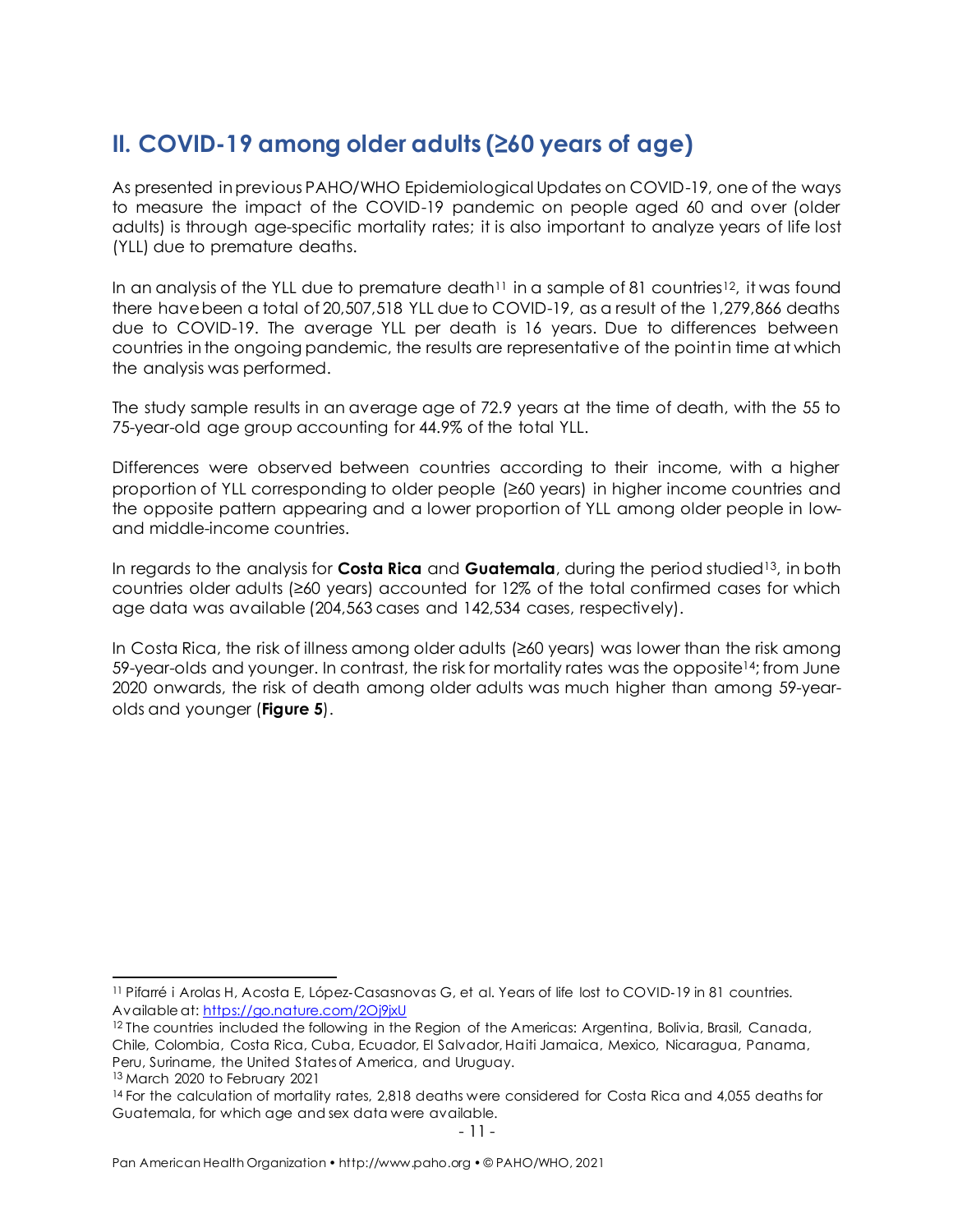**Figure 5**. Monthly age-specific incidence and mortality rates of COVID-19 among older adults (≥60 years) and people 59 years and younger. Costa Rica. March 2020 to February 2021.



#### **Note**:

\* Rates per 100,000 population. CRI: Costa Rica

The population data used was obtained from the United Nations population projections for the year 2021. Available at[: https://bit.ly/3c9GL2a](https://bit.ly/3c9GL2a)

**Source**: Data shared by the Costa Rica IHR National Focal Point (NFP) and analyzed by PAHO/WHO.

In Guatemala, between March and April 2020, the risk of illness among older adults (≥60 years) was similar to the 59 years and younger group; however, from June 2020 onwards, older adults (≥60 years) showed a higher risk of illness than those aged 59 years and under. With regards to the risk of death, there is a greater difference between both age groups from May 2020 onwards (**Figure 6**).

**Figure 6.** Monthly age-specific incidence and mortality rates of COVID-19 among older adults (≥60 years) and people 59 years and younger. Guatemala, March 2020 to February 2021.



#### **Note**:

\* Rates per 100,000 population. GTM: Guatemala

The population data used was obtained from the United Nations population projections for the year 2021. Available at: https://bit.ly/3c9GL2a

**Source**: Data shared by the Guatemala IHR National Focal Point (NFP) and analyzed by PAHO/WHO.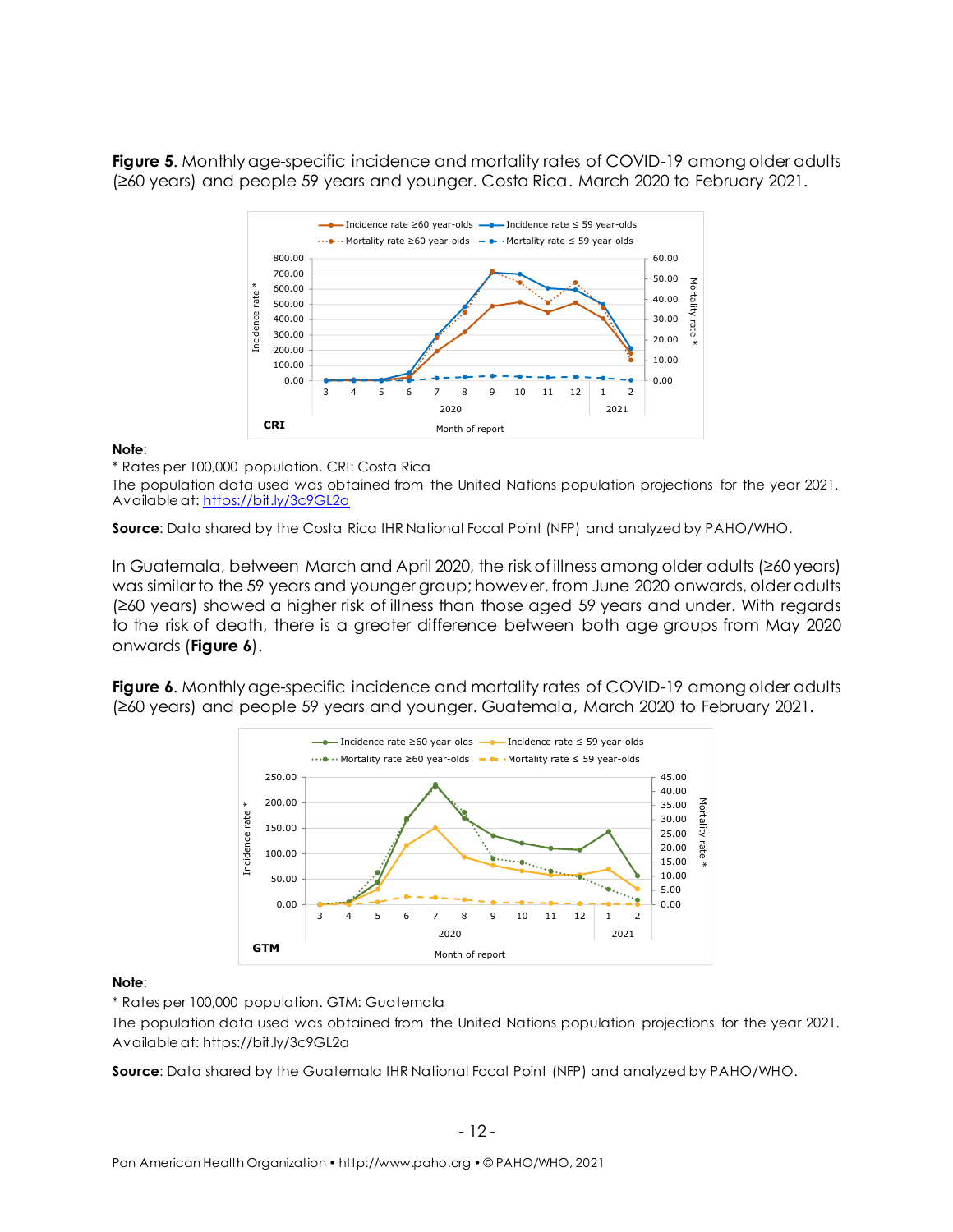In Costa Rica, when analyzing the data for older adults and disaggregating it into three age subgroups (60-69 years, 70-79 years, and ≥80 years) and by sex, males across all 3 subgroups have incidence and mortality rates higher than those of females. Among both genders, persons ≥80 years have the highest risk of illness and death from COVID-19 (**Figure 7**).

**Figure 7.** Age-specific incidence and mortality rates of COVID-19 among older adults (≥60 years) by sex. Costa Rica, March to December 2020.



**Note**:

\* Rates per 100,000 population. CRI: Costa Rica

The population data used was obtained from the United Nations population projections for the year 2021. Available at[: https://bit.ly/3c9GL2a](https://bit.ly/3c9GL2a)

**Source:** Data shared by the Costa Rica IHR National Focal Point (NFP) and analyzed by PAHO/WHO.

In contrast to Costa Rica, in Guatemala, the highest risk of illness is observed among persons aged 60-69 years for both sexes, while the highest risk of death is observed among females ≥80 years and among males aged 70-79 years (**Figure 8**).

**Figure 8.** Age-specific incidence and mortality rates of COVID-19 among older adults by sex. Guatemala, March to December 2020.



#### **Note**:

\* Rates per 100,000 population. GTM: Guatemala

The population data used was obtained from the United Nations population projections for the year 2021. Available at[: https://bit.ly/3c9GL2a](https://bit.ly/3c9GL2a)

**Source**: Data shared by the Guatemala IHR National Focal Point (NFP) and analyzed by PAHO/WHO.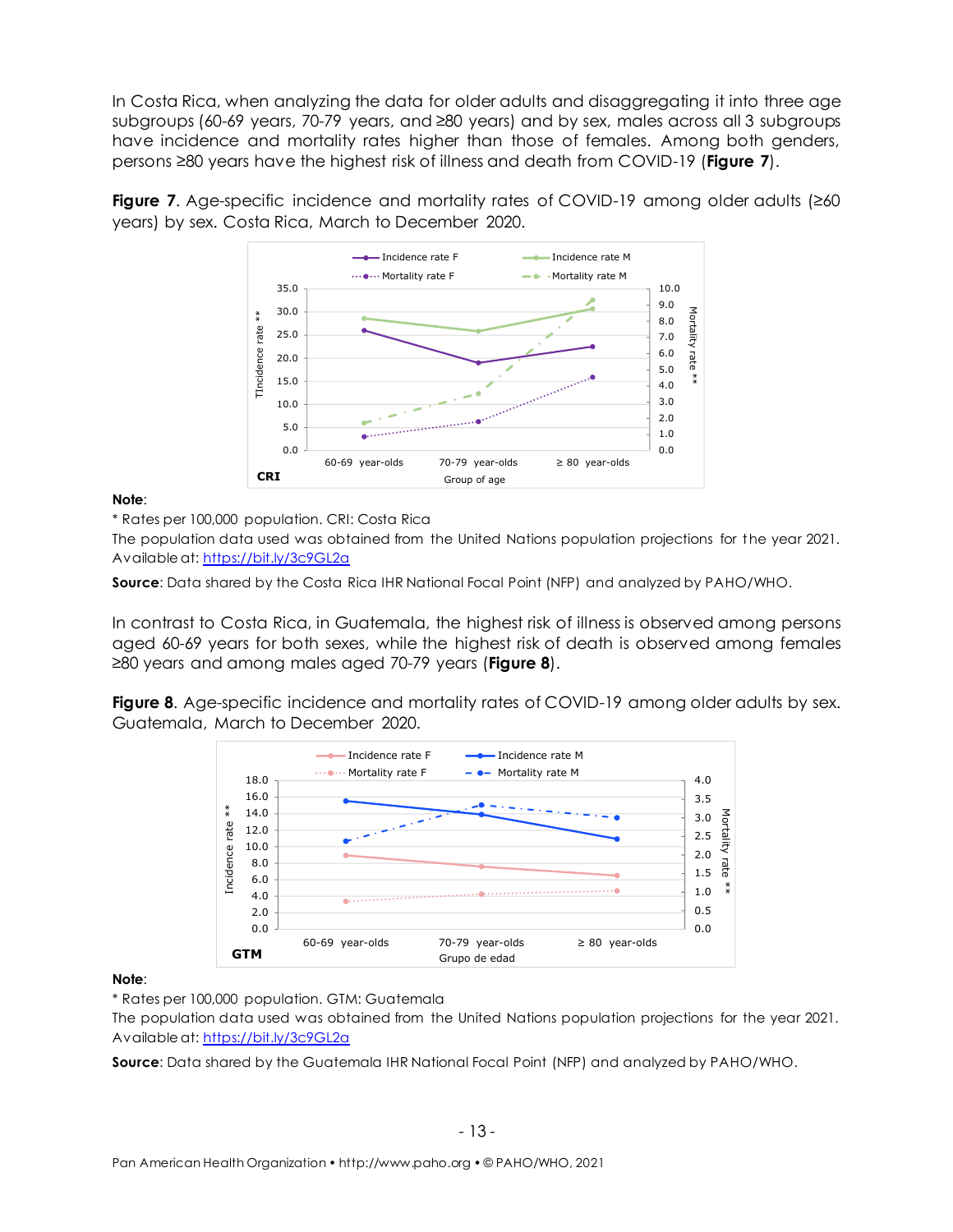# <span id="page-13-0"></span>**III. COVID-19 during pregnancy**

Recently, there was widespread media coverage of a report of a pregnant woman with COVID-19 who at 25 weeks of gestation had sought medical care due to the absence of fetal movement, and for which intrauterine death was confirmed and subsequently, SARS- $Cov-2$  infection in the fetus<sup>15</sup>. This news highlights the need for further research on transplacental SARS-CoV-2 infection and its role in the outcome of pregnancy.

An investigation carried out in Brazil found that in 5 cases of stillbirth in women with confirmed COVID-19 and no other significant clinical or obstetric disorder, the intense placental inflammatory reaction raises the possibility of a direct effect of SARS-CoV-2 on the placenta, suggesting that fetal death could be a result of SARS-CoV-2 infection during pregnancy16.

While monitoring of pregnant and postpartum women who are positive for SARS-CoV-2 is occurring in some countries of the Region of the Americas, there remains a lack of data on rates of abortion or stillbirth and the relationship between these occurrences and SARS-CoV-2 infection.

Since the first reported cases of COVID-19 in the Americas and until 10 March 2021, there have been a total of 172,552 SARS-CoV-2 positive cases among pregnant women reported, including 1,017 deaths (1%), in 21 countries/territories for which information was available (**Table 4**). Compared to the data presented in the 9 February 2021 PAHO/WHO Epidemiological Update4, this represents an increase of 15,564 additional cases and 77 additional deaths. During the same period, the highest relative increases in cumulative confirmed cases occurred in Cuba and Panama, while for deaths, this was observed in Chile.

<sup>15</sup> The Times of Israel. *Hospital says 'high probability' fetus died of virus, in 1st such case in Israel*. 16 February 2021, Available at: [https://bit.ly/2OwgHWE,](https://bit.ly/2OwgHWE) Accessed 9 March 2021.

<sup>16</sup> Richtmann R, Torloni M, Oyamada Otani A et al. Fetal deaths in pregnancies with SARS-CoV-2 infection in Brazil: A case series. doi: 10.1016/j.crwh.2020.e00243. Available at: <https://bit.ly/3bmYAvf>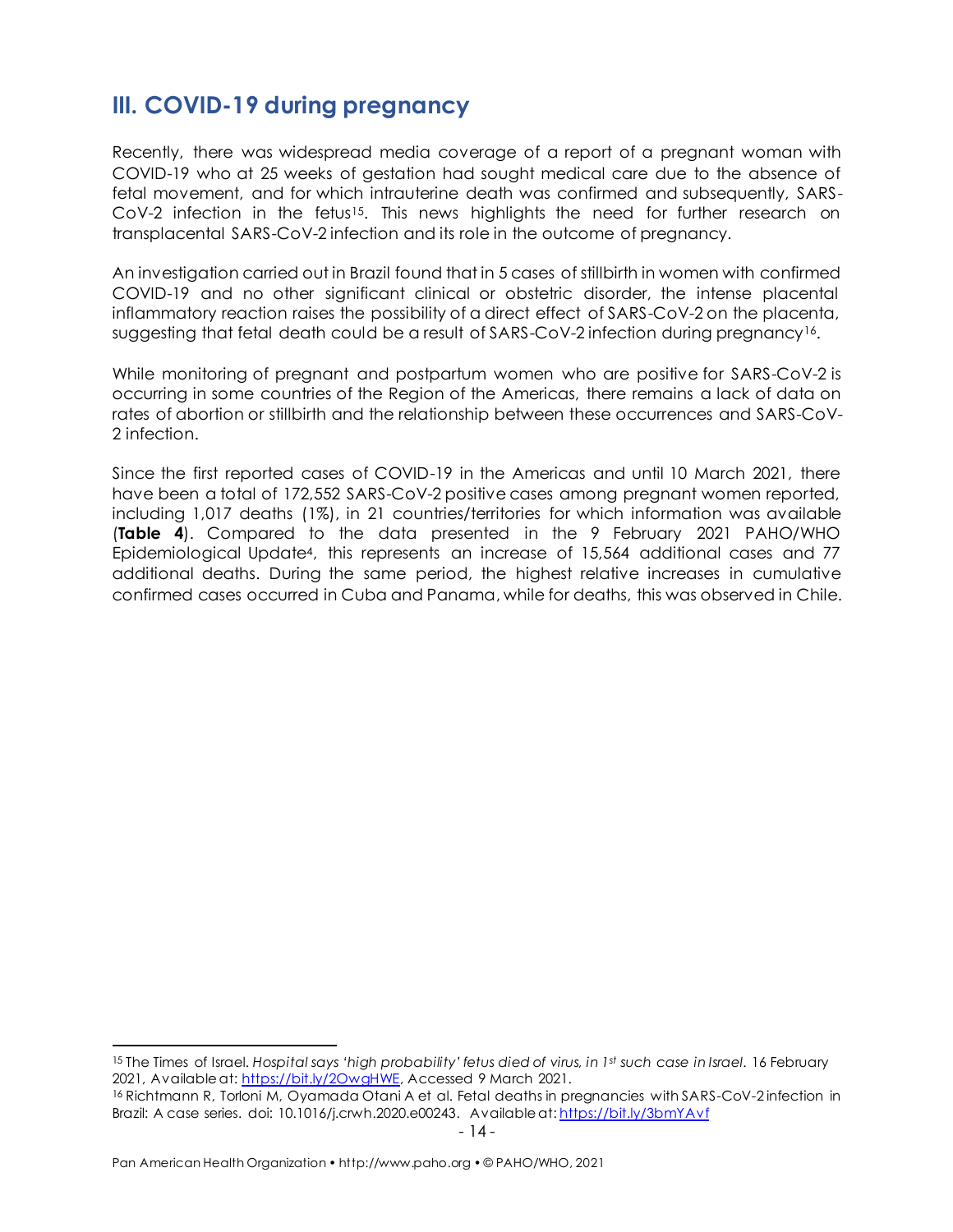**Table 4**. COVID-19 during pregnancy, by country. Region of the Americas. January 2020 to 10 March 2021\*.

| Country                  | Number of pregnant<br>women positives for<br>SARS-CoV-2 | Number of deaths<br>among pregnant<br>women positives for<br>SARS-CoV-2 | Case fatality rate (%) |
|--------------------------|---------------------------------------------------------|-------------------------------------------------------------------------|------------------------|
| Argentina                | 9,352                                                   | 44                                                                      | 0.47                   |
| <b>Bahamas</b>           | 30                                                      | $\mathbf{1}$                                                            | 3.33                   |
| Bolivia                  | 1,946                                                   | 31                                                                      | 1.59                   |
| Belize**                 | 103                                                     | $\overline{2}$                                                          | 1.94                   |
| Brazil                   | 5,381                                                   | 289                                                                     | 5.37                   |
| Chile                    | 8,091                                                   | 5                                                                       | 0.06                   |
| Colombia                 | 7,929                                                   | 60                                                                      | 0.75                   |
| Costa Rica               | 393                                                     | 3                                                                       | 0.76                   |
| Cuba                     | 401                                                     | $\mathbf 0$                                                             | 0.00                   |
| Dominican Republic       | 351                                                     | 37                                                                      | 10.54                  |
| Ecuador                  | 1,738                                                   | 25                                                                      | 1.44                   |
| El Salvador              | 272                                                     | 9                                                                       | 3.31                   |
| Guatemala                | 1,834                                                   | 22                                                                      | 1.20                   |
| Haiti**                  | 76                                                      | 4                                                                       | 5.26                   |
| Mexico <sup>&amp;</sup>  | 14,399                                                  | 307                                                                     | 2.13                   |
| Panama <sup>&amp;</sup>  | 2,264                                                   | 12                                                                      | 0.53                   |
| Paraguay                 | 797                                                     | $\mathbf{1}$                                                            | 0.12                   |
| Peru <sup>&amp;</sup>    | 41,403                                                  | 76                                                                      | 0.18                   |
| United States of America | 75,279                                                  | 82                                                                      | 0.11                   |
| Uruguay                  | 124                                                     | 0                                                                       | 0.00                   |
| Venezuela                | 389                                                     | $\overline{7}$                                                          | 1.80                   |
| <b>Total</b>             | 172,552                                                 | 1,017                                                                   | 0.59                   |

#### **Note**:

\*10 March 2021 corresponds to the date of the most recent report received by PAHO/WHO; there may be differences in the dates that each country provided the last report to PAHO/WHO or published the report. Preliminary data subject to change based on retrospective investigation.

\*\* No update since the 9 February 2021 PAHO/WHO Epidemiological Update on COVID-19<sup>4</sup>

& Corresponds to pregnant and postpartum women

**Source**: Latin American Center for Perinatology/Women's Health and Reproductive Health (CLAP/SMR) and information shared with PAHO/WHO by IHR National Focal Points (NFPs) or published on the websites of the Ministries of Health, health agencies, or similar and reproduced by PAHO/WHO.

### <span id="page-14-0"></span>**IV. COVID-19 among indigenous populations**

More than 476 million indigenous peoples inhabit territories that span all regions of the world, amounting to more than 6.2% of the world's human population and representing 5,000 different cultures. Just over 70% of all indigenous peoples live in Asia and the Pacific, 16% in Africa, followed by 11.5% in Latin America and the Caribbean, and the remainder in Europe and North America.<sup>17</sup>

The impact of the COVID-19 pandemic on indigenous peoples has further exposed the wellknown pre-existing inequalities between indigenous and non-indigenous peoples. Among the factors that have contributed to this impact, extreme poverty and neglected can be considered, as indigenous peoples represent almost 19% of the extreme poor, regardless of

<sup>&</sup>lt;sup>17</sup> United Nations. Concept Note: International Expert Group Meeting on the theme Indigenous Peoples and Pandemics, 7 to 11 December 2020, New York. Available at:<https://bit.ly/3rpcT8d>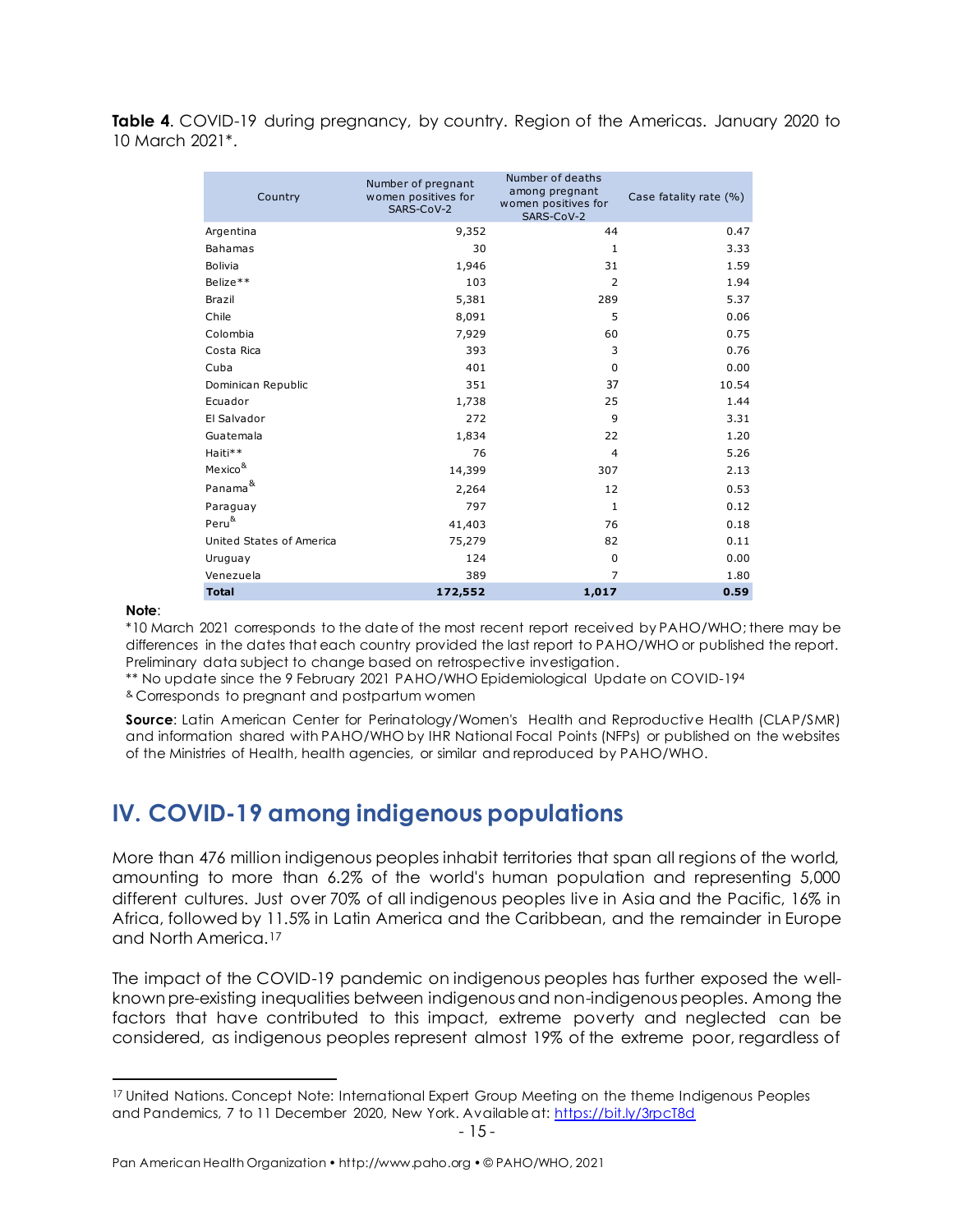the region or location where they may liveand are almost 3 times more likely to be in extreme poverty compared to their non-indigenous counterparts.

During the current pandemic, indigenous leaders and organizations have pointed to the general absence of mitigation strategies and social protection policies designed to address their specific needs and situations. Likewise, they have also questioned the absence of effective mechanisms to promote the participation of their legitimate representatives in the relevant decision-making processes during the crisis, and insufficient access to culturally appropriate information campaigns on the pandemic in indigenous languages. These shortcomings have also raised many concerns about the lack of qualitative and quantitative public data on the health and socioeconomic impacts of the pandemic on indigenous peoples. 25.

Since January 2020 until 10 March 2021, there have been 392,646 confirmed cases of COVID-19, including 5,605 deaths, reported among indigenous populations in 15 countries in the Region of the Americas for which information was available (**Table 5**). Compared to the data in the 9 February 2021 PAHO/WHO Epidemiological Update on COVID-194, this represents 53,509 additional confirmed cases including 862 deaths.

**Table 5**. Cumulative number of confirmed cases of COVID-19 and deaths among indigenous populations in the Region of the Americas. January 2020 to 10 March 2021\*.

| Country                  | Number of confirmed<br>cases of COVID-19 | Number of deaths |
|--------------------------|------------------------------------------|------------------|
| Bolivia <sup>**</sup>    | 3,485                                    | 151              |
| Brazil                   | 44,174                                   | 592              |
| Canada                   | 22,451                                   | 248              |
| Chile                    | 27,445                                   | N/A              |
| Colombia                 | 37,254                                   | 1,179            |
| Ecuador**                | 4,937                                    | 194              |
| Guatemala                | 11,710                                   | 454              |
| Guyana**                 | 95                                       | 6                |
| Mexico                   | 16,682                                   | 2,427            |
| Panama                   | 5,807                                    | 102              |
| Paraguay                 | 268                                      | 26               |
| Peru                     | 29,635                                   | 170              |
| Suriname                 | 551                                      | 28               |
| United States of America | 187,291                                  | N/A              |
| Venezuela                | 861                                      | 28               |
| <b>Total</b>             | 392,646                                  | 5,605            |

#### **Note**:

N/A: data not available

\*10 March 2021 corresponds to the date of the most recent report received by PAHO/WHO; there may be differences in the dates that each country provided the last report to PAHO/WHO or published the report. Preliminary data subject to change based on retrospective investigation.

\*\* No update since the 9 February 2021 PAHO/WHO Epidemiological Update on COVID-194.

Source: Data provided by the International Health Regulations (IHR) National Focal Points (NFPs) or published by the Ministries of Health, Institutes of Health, indigenous organizations, or similar and reproduced by PAHO/WHO.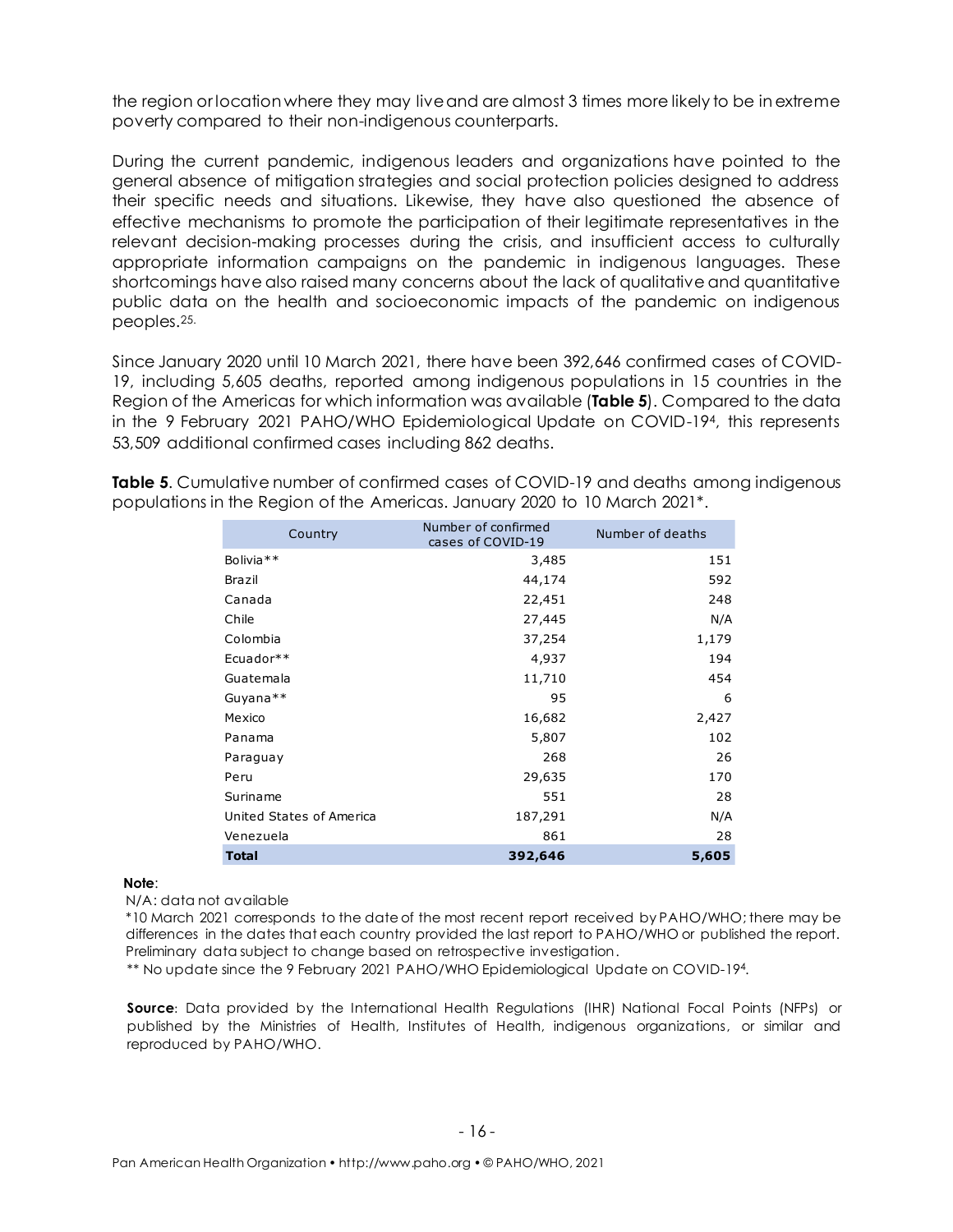# <span id="page-16-0"></span>**V. COVID-19 during childhood**

Since the beginning of the pandemic, it has been understood that children and adolescents have a lower risk of illness and death from COVID-19 compared to other age groups. However, it is recognized that children and adolescents are being affected mainly by the measures taken to control the transmission of the virus. These indirect effects are the negative consequences of the closure of schools, restrictions on the movement of people limiting opportunities for play and relationships with family and friends, the loss of work and income that also affect the mental health of caregivers and consequently the relationships between children and their caregivers, and the modification of health and social protection services, among others. The number of studies documenting the magnitude of these effects on the health, development, and learning of children and adolescents is growing.<sup>18</sup>

While children and adolescents have a lower risk of illness and death from COVID-19 compared to other population groups, it has been reported that the clinical presentation in those who have been affected by SARS-CoV-2 has ranged from having no symptoms to needing hospitalization, intensive care, and, less frequently, death.

It should be noted that this group of the population, even if asymptomatic, can present with some sequelae and complications, such as those described in studies carried out with cases from different countries of Latin America19, Brazil20,21, and Cuba22.

The following is an analysis based on the data available for **Costa Rica** and **Guatemala**. Incidence and mortality rates were calculated for children and adolescents between 0 and 19 years of age.

In Costa Rica, of the total number of cases for which age and sex data were available in this population group23, 51% were female. Females present the highest risk of illness from 5-yearsold and older, with incidence rates higher than the rate of both sexes in the strata between 10 to 14 years and 15 to 19 years (**Figure 9**). In 2020, 9 deaths among children and adolescents were reported (3 females and 6 males).

<sup>18</sup> UN Sustainable Development Group. Policy Brief: The Impact of COVID-19 on children. April 2020. Available at[: https://bit.ly/38r1JbH](https://bit.ly/38r1JbH)

<sup>19</sup> Antúnez-Montes OY, Escamilla MI, Figueroa-Uribe AF, et. al. COVID-19 and Multisystem Inflammatory Syndrome in Latin American Children: A Multinational Study. January 2021. Available at: <https://bit.ly/38nxCSy>

<sup>20</sup> Yamamoto L, Santos EHD, Pinto LS, Rocha MC, Kanunfre KA, Vallada MG, Okay TS. SARS -CoV-2 infections with emphasis on pediatric patients: a narrative review. September 2020. Available at:<https://bit.ly/3t4j962> <sup>21</sup> Prata-Barbosa A, Lima-Setta F, Santos GRD, et.al. Pediatric patients with COVID-19 admitted to intensive care units in Brazil: a prospective multicenter study. Sept.- Oct. 2020. Available at:<https://bit.ly/3ckegPw> <sup>22</sup> Vega L, Perez F, López L, et. al. Aspectos clínicos, epidemiológicos y cardiovasculares en niños convalecientes por COVID 19 en Villa Clara, Cuba. 2020. Available in Spanish at: <https://bit.ly/2O9C7t0> <sup>23</sup> 17,927 cases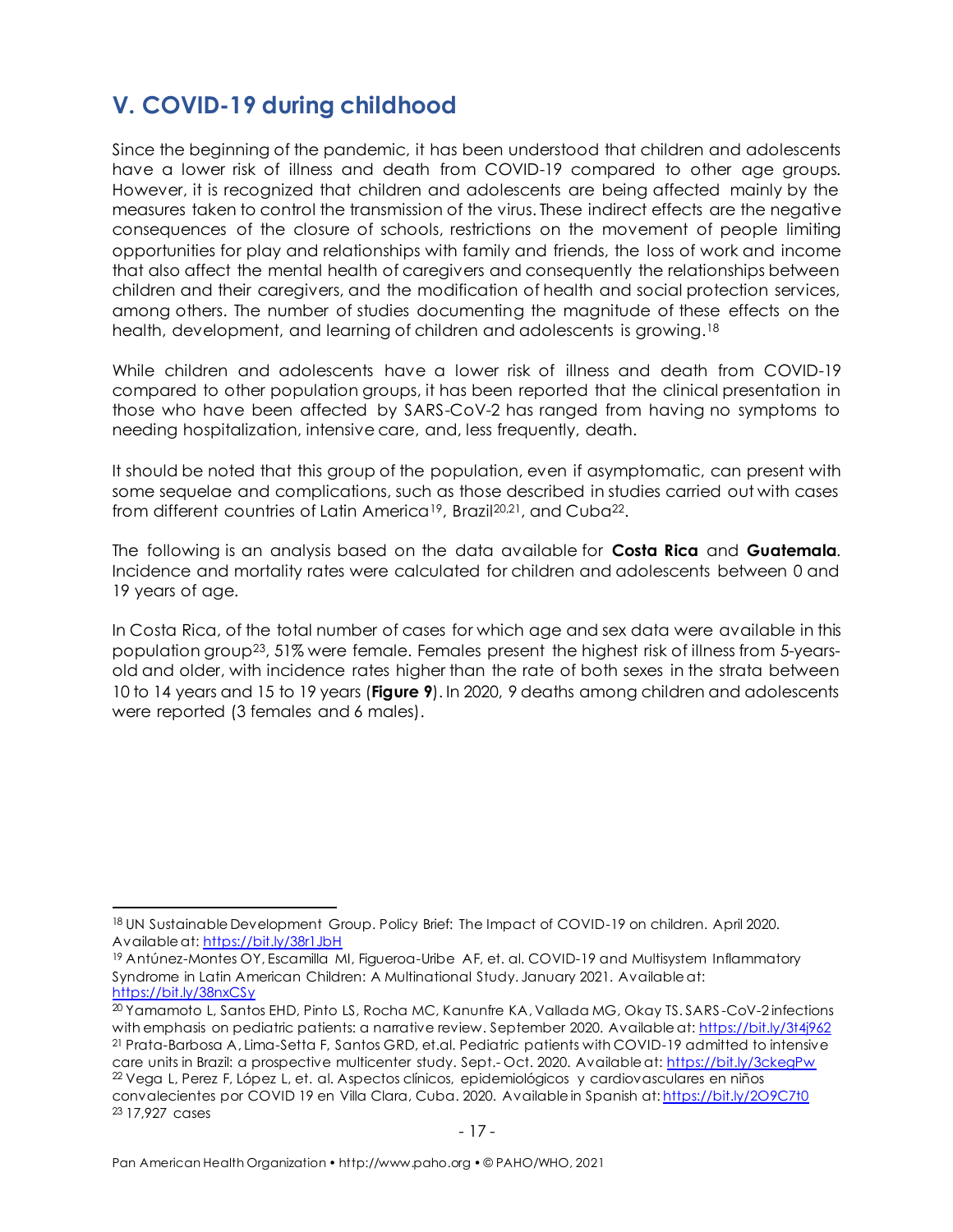**Figure 9**. Age-specific incidence rates of COVID-19 among children and adolescents between 0 to19 years of age. Costa Rica, March to December 2020.



**Note**:

\*\*Rates per 1,000 children and adolescents. CRI: Costa Rica

The population data used was obtained from the United Nations population projections for the year 2021. Available at[: https://bit.ly/3c9GL2a](https://bit.ly/3c9GL2a)

**Source:** Data shared by the Costa Rica IHR National Focal Point (NFP) and analyzed by PAHO/WHO.

In Guatemala, of the total number of cases for which age and sex data were available in this population group24, 53% were male. In contrast to Costa Rica, the risk of illness amongst the fourage groups issimilar for both sexes, with the exception of the 15 to 19-year-old age group, for which there are slightly more males, with an incidence rate higher than the overall rate for both sexes (**Figure 10**). In 2020, there were 55 deaths reported among children and adolescents (31 females and 24 males). Most of the deaths (75%) were among the age groups of 0 to 4 years (45%) and 15 to 19 years (29%).

**Figure 10**. Age-specific incidence rates of COVID-19 among children and adolescents between 0 to19 years of age. Guatemala, March to December 2020.



#### **Note**:

\*\*Rates per 1,000 children and adolescents. GTM: Guatemala

The population data used was obtained from the United Nations population projections for the year 2021. Available at[: https://bit.ly/3c9GL2a](https://bit.ly/3c9GL2a)

**Source**: Data shared by the Guatemala IHR National Focal Point (NFP) and analyzed by PAHO/WHO.

<sup>24</sup> 9,256 cases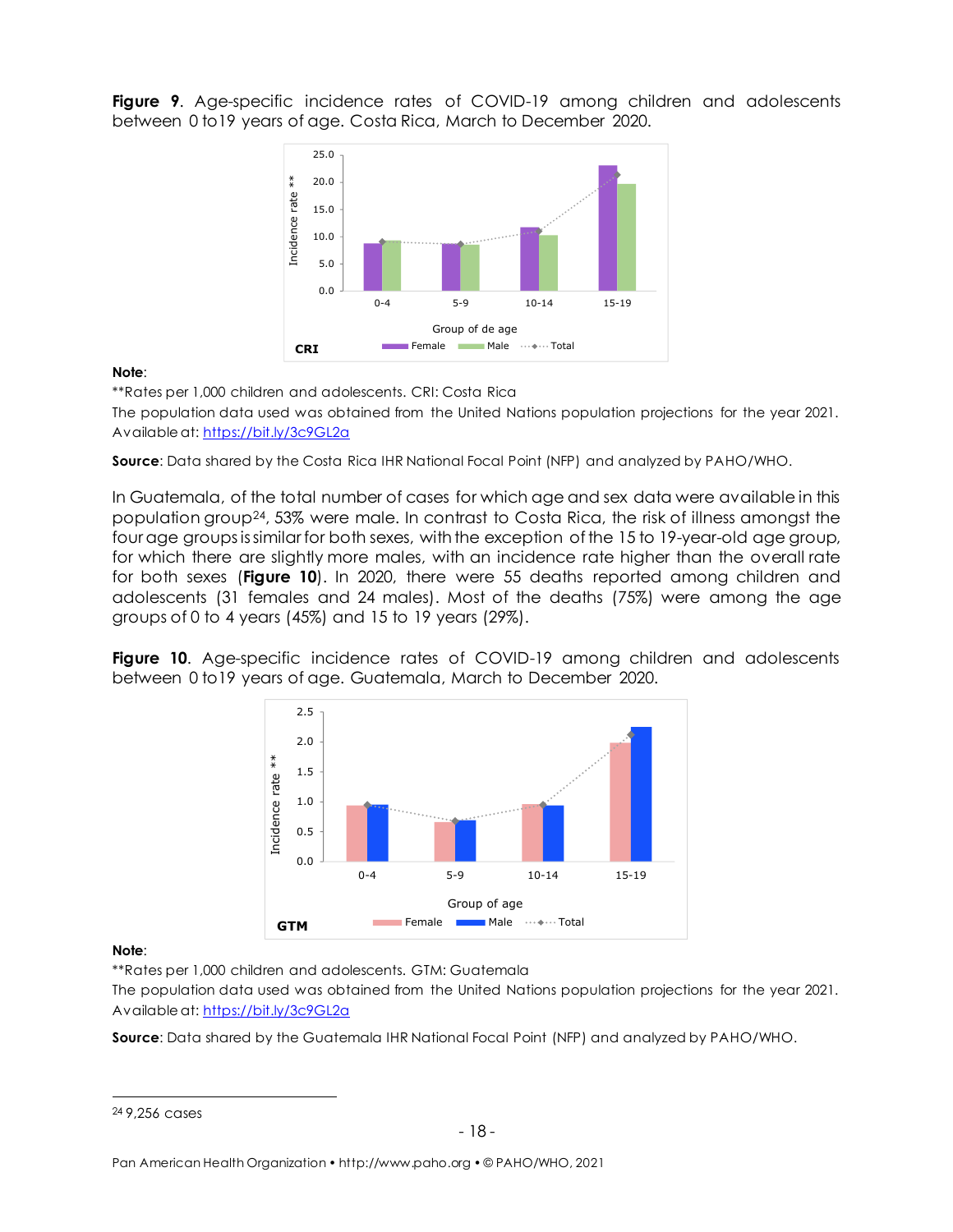#### <span id="page-18-0"></span>**Multisystem inflammatory syndrome (MIS) in children and adolescents temporally related to COVID-19**

Various reports and scientific publications, from different places worldwide, have described groups of children and adolescents requiring admission to intensive care units (ICU) with a multisystem inflammatory condition with some features similar to those of Kawasaki disease and toxic shock syndrome. Based on the available evidence, the WHO has provided the case definition of this syndrome, called multisystem inflammatory syndrome (MIS) in children and adolescents temporally related to COVID-19, available at:<https://bit.ly/2RBZzgr>

Although MIS occurs relatively infrequently, these cases present important challenges for health systems.

In the Region of the Americas, since June of 2020, PAHO/WHO began active surveillance of MIS cases, inviting Member States to share minimum epidemiological surveillance variables permitting the characterization of MIS in the Region.

Between mid-May 2020 to 10 March 2021, a cumulative total of 3,526 confirmed cases of MIS that temporally coincide with COVID-19, including 95 deaths, have been reported by 20 countries/territories of the Region of the Americas (**Table 6**).

Since the 9 February 2021 PAHO/WHO Epidemiological Update on COVID-194, 3 additional countries have reported confirmed MIS cases: Barbados, Bolivia, and Peru. Furthermore, there were an additional 511 confirmed cases reported, including 11 deaths. During this same period, 24 countries and territories have officially reported to PAHO/WHO that they have not detected cases of MIS.

As the numbers of cases of MIS increase, it is important that each country/territory characterizes the cases<sup>25</sup> in order to contribute to closing the gaps in information, particularly related to clinical management and response measures.

<sup>&</sup>lt;sup>25</sup> Case Report Form for suspected cases of multisystem inflammatory syndrome (MIS) in children and adolescents temporally related to COVID-19. Available at: <https://bit.ly/3cTmrUF>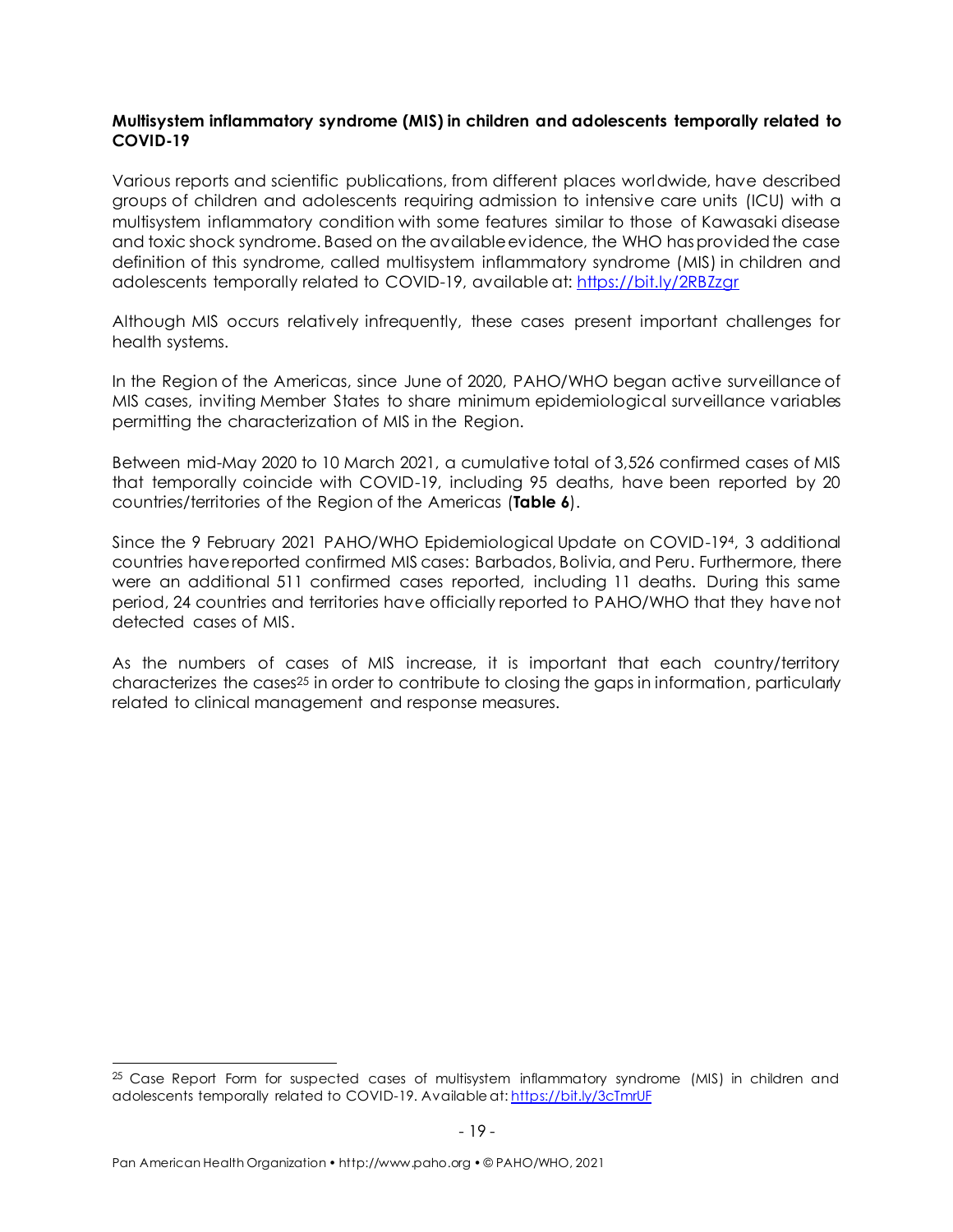**Table 6.** Distribution of cumulative confirmed cases and deaths of multisystem inflammatory syndrome (MIS) in children and adolescents temporally related to COVID-19 in the Region of the Americas, by country/territory. May 2020 to 10 March 2021\*.

| Country/Territory        | Number of<br>confirmed cases | Number of<br>confirmed<br>deaths |
|--------------------------|------------------------------|----------------------------------|
| Argentina                | 125                          | 1                                |
| <b>Barbados</b>          | 1                            | $\mathbf{1}$                     |
| Brazil                   | 769                          | 47                               |
| <b>Bolivia</b>           | $\mathbf{1}$                 | $\mathbf{1}$                     |
| Canada                   | 55                           | 0                                |
| Chile                    | 157                          | $\overline{2}$                   |
| Costa Rica               | 30                           | 0                                |
| Colombia                 | $\overline{a}$               | 1                                |
| Cuba                     | 3                            | 0                                |
| Dominican Republic       | 129                          | 5                                |
| Ecuador                  | 8                            | 0                                |
| El Salvador              | 19                           | 0                                |
| French Guiana            | $\mathbf{1}$                 | 0                                |
| Guadeloupe               | $\overline{4}$               | 0                                |
| Guatemala                | $\overline{2}$               | 0                                |
| Honduras                 | $\mathcal{P}$                | 0                                |
| Panama                   | 81                           | 2                                |
| Paraguay                 | 63                           | 5                                |
| Peru                     | 1                            | 0                                |
| United States of America | 2,071                        | 30                               |
| <b>Total</b>             | 3,526                        | 95                               |

#### **Note**:

\*10 March 2021 corresponds to the date of the most recent report received by PAHO/WHO; there may be differences in the dates that each country provided the last report to PAHO/WHO or published the report. Preliminary data subject to change based on retrospective investigation.

**Sources:** Data provided by the International Health Regulations National Focal Points or published by the Ministries of Health, Institutes of Health, or similar health agencies and reproduced by PAHO/WHO.

The following is a brief description of the epidemiological situation of MIS in the Americas.

Of the total number of reported cases for which data on age were available (n= 3,322), 32% were aged 0 and 4 years, 33% aged 5 to 9 years, 25% aged 10 to 14 years, and 10% aged 15 and 19 years (the United States of America includes 20-year-olds in this age group). Regarding the distribution by sex, 58% of the cases were male.

Of the 90 fatal cases for which data on age were available, 40% were aged 0 to 4-years, 17% aged 5 to 9 years, 17% aged 10 to 14 years, and 27% aged 15 to 19 years.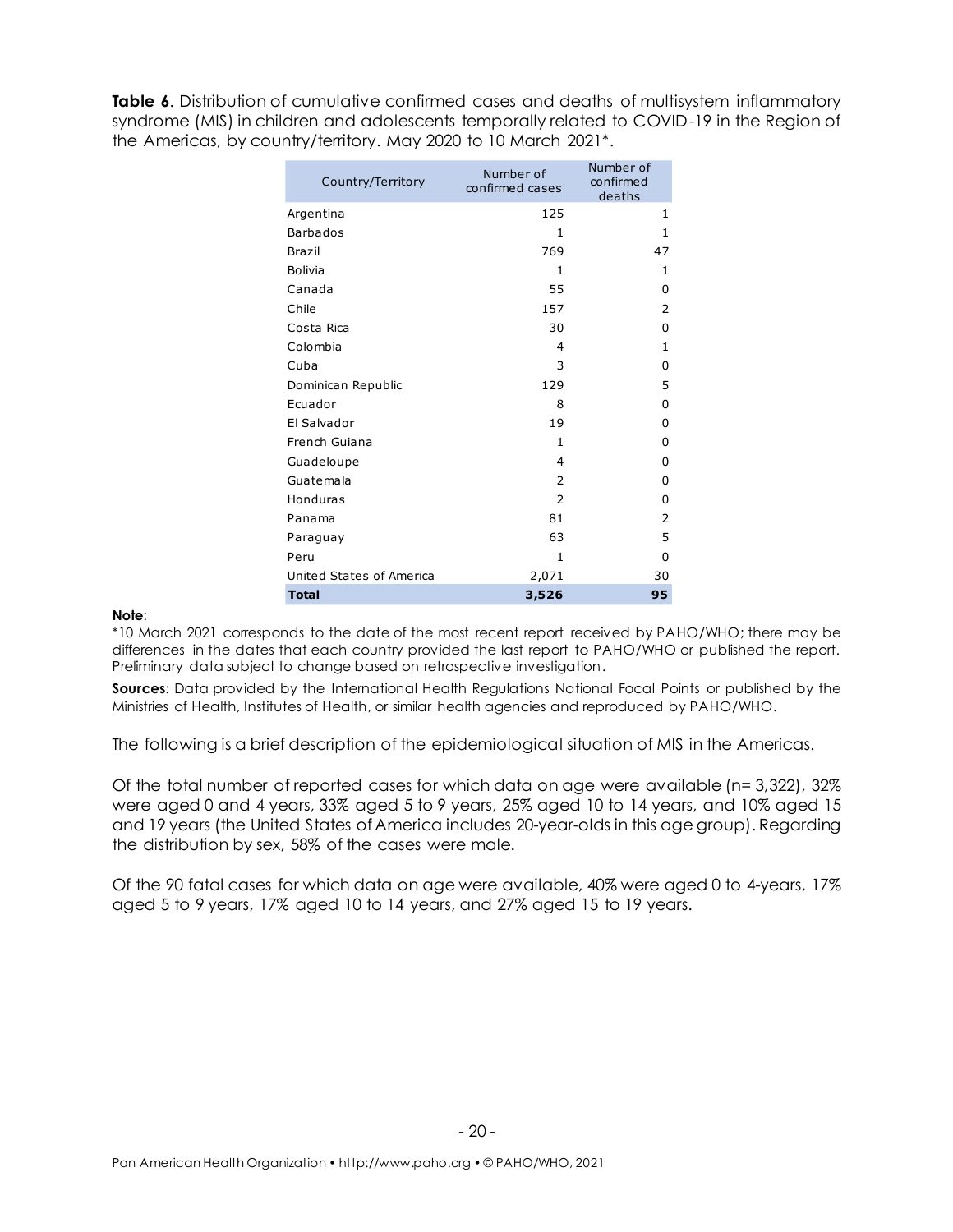### <span id="page-20-0"></span>**VI. COVID-19 among health workers**

While 2021 has deservedly been designated as the International Year of Health and Care Workers to recognize and thank the unwavering dedication of these workers in fighting the COVID-19 pandemic<sup>26</sup>, the number of cases and deaths in this population unfortunately continues to increase.

From January 2020 to 10 March 2021, 30 countries/territories in the Americas have continued reporting cases and deaths among health workers.

According to the information available on reviewed data of confirmed cases and deaths, the information provided by 18 countries in the Americas indicates that a cumulative total of 1,369,969 confirmed cases of COVID-19 have been reported, including 7,389 deaths, in health workers between January 2020 and 10 March 2021 (**Table 7**).

**Table 7.** Distribution of cumulative confirmed cases and deaths of COVID-19 among health workers in the Region of the Americas. January 2020 to 10 March 2021\*.

| Country                  | Number of confirmed<br>cases of COVID-19 | Number of deaths |
|--------------------------|------------------------------------------|------------------|
| Argentina                | 77,698                                   | 456              |
| <b>Bahamas</b>           | 336                                      | 3                |
| Brazil                   | 457,686                                  | 480              |
| Chile**                  | 52,241                                   | 102              |
| Colombia                 | 43,399                                   | 216              |
| Costa Rica               | 7,974                                    | 25               |
| Ecuador                  | 11,038                                   | 114              |
| El Salvador              | 6,609                                    | 72               |
| Dominican Republic       | 770                                      | 19               |
| Guatemala                | 9,141                                    | 84               |
| Jamaica                  | 678                                      | 3                |
| Mexico                   | 229,458                                  | 3,534            |
| Panama                   | 7,925                                    | 123              |
| Paraguay                 | 8,858                                    | 54               |
| Peru**                   | 30,675                                   | 589              |
| Suriname                 | 385                                      | $\Omega$         |
| United States of America | 420,075                                  | 1,387            |
| Uruguay                  | 3,345                                    | 7                |
| Venezuela                | 1,678                                    | 121              |
| <b>Total</b>             | 1,369,969                                | 7,389            |

**Note:**

\*10 March 2021 corresponds to the date of the most recent report received by PAHO/WHO; there may be differences in the dates that each country provided the last report to PAHO/WHO or published the report. Preliminary data subject to change based on retrospective investigation.

\*\* No update since the 9 February 2021 PAHO/WHO Epidemiological Update on COVID-19<sup>4</sup>

**Source:** Data provided by the IHR National Focal Points (NFPs) or published by the Ministries of Health, Institutes of Health, or similar health agencies and reproduced by PAHO/WHO.

<sup>-</sup> 21 <sup>26</sup> WHO. Year of the Health and Care Workers 2021. Available at:<https://bit.ly/3cfleFp>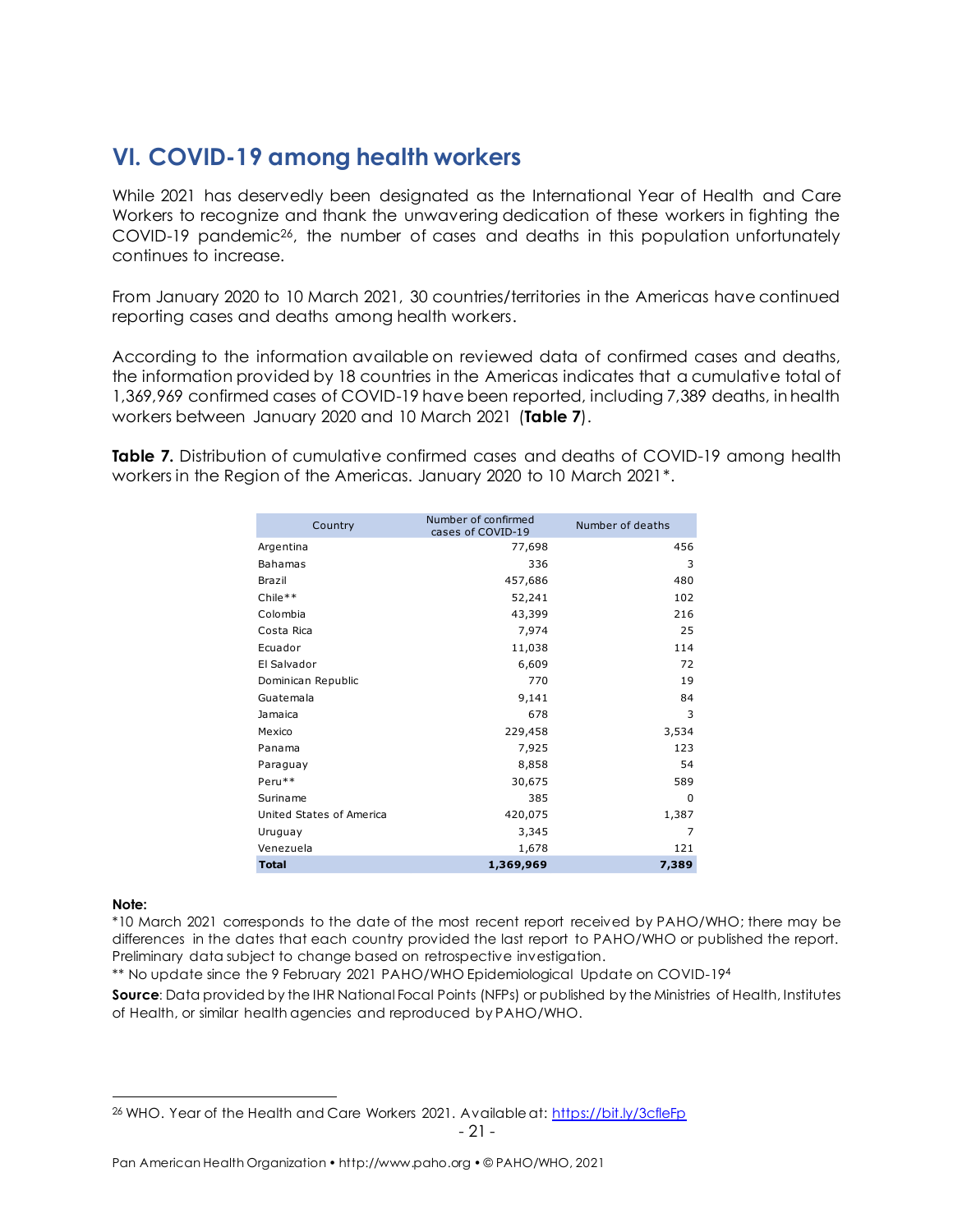# <span id="page-21-0"></span>**Guidance for national authorities**

PAHO/WHO continues to reiterate and update recommendations to support all Member States on management and protection measures for COVID-19 and reiterates the recommendations included in the PAHO/WHO Epidemiological Alerts and Updates on COVID-19 available at: [https://www.paho.org/en/epidemiological-alerts-and-updates.](https://www.paho.org/en/epidemiological-alerts-and-updates)

The following are guidance, scientific reports, and other resources published by PAHO/WHO and WHO.

| Surveillance, rapid response teams,                        | <b>Clinical management</b>                                            |
|------------------------------------------------------------|-----------------------------------------------------------------------|
| and case investigation                                     |                                                                       |
| WHO resources available at:<br>https://bit.ly/30zjmCj      | WHO resources available at:<br>https://bit.ly/3li6wQB                 |
| PAHO/WHO resources available at:<br>https://bit.ly/36DJi3B | PAHO/WHO resources available at:<br>https://bit.ly/3sadTxQ            |
| Laboratory                                                 | Infection prevention and control                                      |
| WHO resources available at:<br>https://bit.ly/3d3TJ1g      | WHO resources available at:<br>https://bit.ly/3d2ckuV                 |
| PAHO/WHO resources available at:<br>https://bit.ly/3oD2Qen | PAHO/WHO resources available at:<br>https://bit.ly/3nwyOaN            |
|                                                            |                                                                       |
| <b>Critical preparedness and response</b>                  | Travel, Points of entry, and border health                            |
|                                                            |                                                                       |
| WHO resources available at:<br>https://bit.ly/3ljWHBT      | WHO resources available at:<br>https://bit.ly/3ivDivW                 |
| PAHO/WHO resources available at:<br>https://bit.ly/36DJi3B | PAHO/WHO resources available at:<br>https://bit.ly/36DJi3B            |
| Schools, workplaces, & other institutions                  | <b>Other resources</b>                                                |
| WHO resources available at:<br>https://bit.ly/3d66iJO      | available<br><b>WHO</b><br>at:<br>resources<br>https://bit.ly/33zXgRQ |